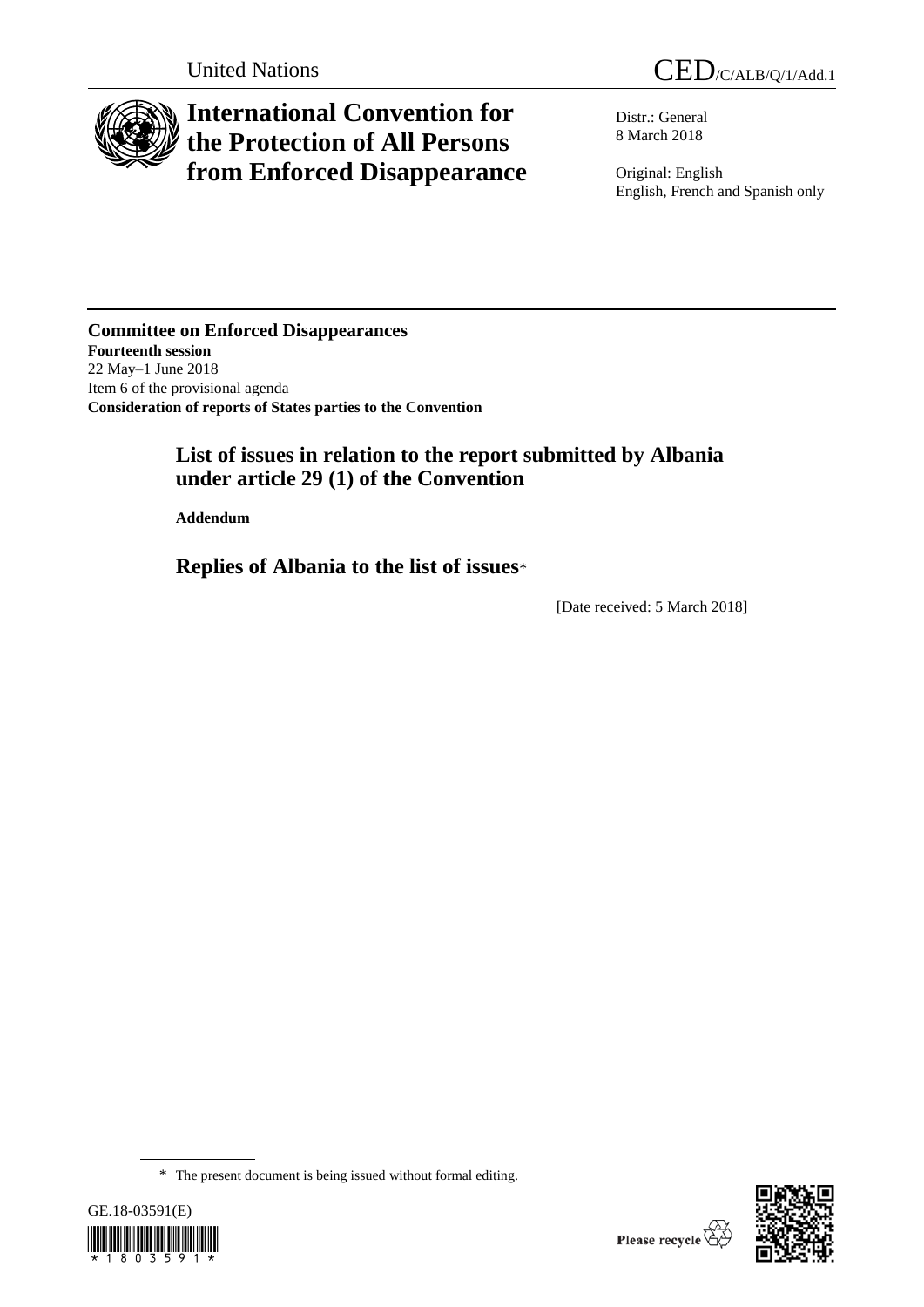## **Introduction**

1. The Convention "On the Protection of All Persons from Enforced Disappearance" 1 has been ratified by the Republic of Albania (RoA)<sup>2</sup> by Law No. 9802, dated 13.09.2007.<sup>3</sup> Based on this law, the Republic of Albania declares that it acknowledges the competence of the Enforced Disappearance Committee<sup>4</sup> to accept and review communications submitted by persons or on behalf of persons under its jurisdiction, who allege that they are victims of violation of the provisions of such Convention by the Albanian State (Article 31 of the Convention). In addition, the Republic of Albania declares that it acknowledges the competence of the Enforced Disappearance Committee to accept and review communications through which a State Party alleges that another Party fails to comply with its obligations under the Convention<sup>5</sup> (Article 32).

2. Pursuant to Article 29 of the Convention, the Republic of Albania submits to the CED Committee the Second Report on the action undertaken for the implementation of the obligations set out in this Convention.

3. The Republic of Albania considers and evaluates the process of drafting the report and the reporting process as a means to guarantee compliance with the international obligations as an opportunity to introduce the situation of human rights within its jurisdiction in the framework of the implementation of the Convention, in order to take all necessary measures for the implementation of the Convention.

4. The report is drafted in accordance with the Committee Guidelines on Enforced Disappearance (CED), on the content and form of reporting. <sup>6</sup> Referring to the guidelines, the report is supplemented by the Common Basic Document, 7 introduced in 2012, in accordance with the aligned guidelines on reporting under the international human rights treaties.<sup>8</sup> The report is drafted in accordance with United Nations General Assembly Resolution A/68/268, dated 9.04.2014, on the drafting of the reports of the States Parties.

5. In the framework of drafting of this Report, the Ministry of Foreign Affairs, as the institution in charge for drafting national reports on human rights, has informed the competent institutions for drafting this Report.

6. The National Report on the implementation of the Convention "On the Protection of All Persons from Enforced Disappearance" has been adopted by Decision of the Council of Ministers.

7. The report contains information on the legal, general institutional framework for the prohibition of enforced disappearances, as well as information on the measures to be taken for the implementation of Articles 1-25 of the Convention.

8. Considering the compliance with and protection of human rights as one of the core priorities, Albanian institutions are committed to complying with the international obligations deriving from human rights conventions. Based on the Prime Minister's Order No. 112, dated 05.03.2014 "On the establishment of an inter-ministerial working group on drafting and review of reports within the framework of international human rights conventions", the Ministry of Foreign Affairs is in charge for the coordination of the process of drafting of the national reports on the implementation of the conventions on human rights,

<sup>&</sup>lt;sup>1</sup> Hereinafter referred to as Convention.

<sup>2</sup> Hereinafter referred to as RoA.

<sup>3</sup> This Law is published in the Official Gazette No. 125, dated 27.09.2007. The text is accessible in the website of the Official Publication Centre: http://www.qbz.gov.al/botime/fletore\_zyrtare/2007/ PDF-2007/125-2007.pdf.

<sup>4</sup> Hereinafter referred to as CED Committee.

<sup>5</sup> Articles 2 and 3 of Law No. 9802, dated 13.09.2007 "On the ratification of the international Convention of UN "Protection of all persons from enforced".

<sup>6</sup> CED/C/2; 8 qershor 2012.

<sup>7</sup> Basic Document HRI/CORE/ALB/2012 is accessible on the link: http://tbinternet.ohchr.org/\_layouts/ treatybodyexternal/Download.aspx?symbolno=HRI%2FCORE%2FALB%2F2012&Lang=en.

<sup>8</sup> HRI/GEN/2/Rev.6; 3 Qershor 2009.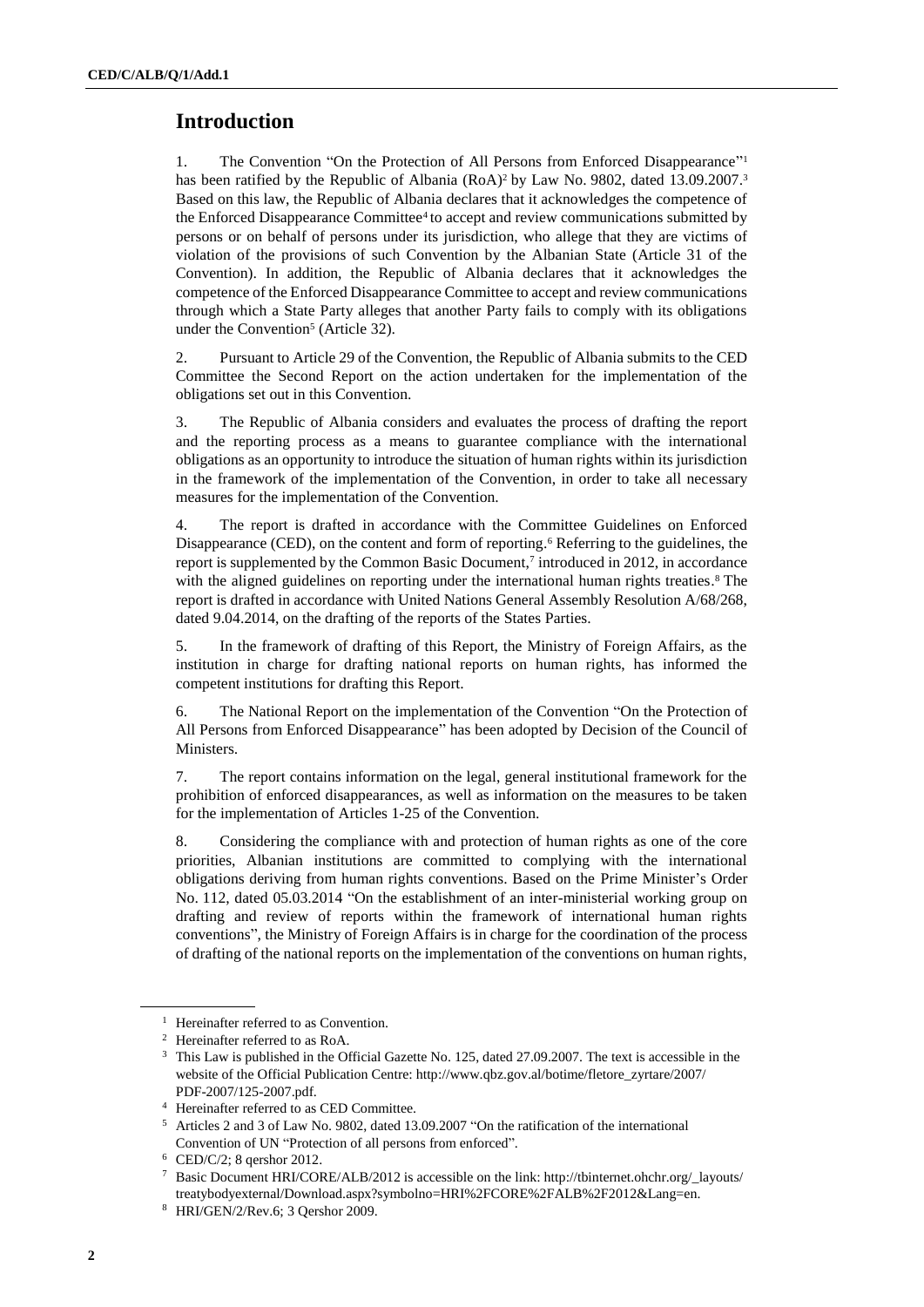including the report under this convention, in cooperation with state institutions and independent institutions.

## **The general legal framework for the prohibition of enforced disappearances**

9. Albania is committed to the constant improvement of standards for the protection and compliance with the human rights and fundamental freedoms. In this context, priority is focused on the improvement of domestic legislation in line with international obligations. The Constitution of the Republic of Albania, ratified international agreements which are part of the domestic legal system, laws, normative acts of the Council of Ministers and subsidiary acts guarantee the implementation in practice of human rights. The Albanian legislation, which is constantly being improved and supplemented, constitutes a guarantee for the prevention of enforced disappearances, also reflecting the spirit of the Convention.

#### **International instruments on enforced disappearances**

10. The Republic of Albania is party to all international human rights conventions within the UN as well as a number of other international instruments, demonstrating its commitment to the fulfilment of international obligations in the field of human rights. The international instruments in which the RoA is a party to, which also deal with specific provisions that directly or indirectly provide for the prevention of enforced disappearances and are related to criminal legislation:

- The European Convention for the Protection of Human Rights and Fundamental Freedoms (ratified by law No. 8137, dated 31.07.1996), specifically the provisions (the right to life, prohibition of torture, the right to freedom and security); Its Additional Protocols (Protocols 1, 2, 3, 4, 5, 6, 7, 8, 11, 12, 13, 14). Concerning the death penalty, Law No. 9639 dated 09.11.2006 "On the ratification of Protocol No. 13 to the European Convention for the Protection of Human Rights and Fundamental Freedoms for the Abolition of the Death Penalty in All Conditions" was adopted. (it should be removed since the following was observed;
- International Covenant on Civil and Political Rights:
	- Optional Protocol to the International Covenant on Civil and Political Rights (adhered to by law No. 9725, dated 07.05.2007);
	- The Second Optional Protocol to the International Covenant on Civil and Political Rights, aiming at the abolition of the death penalty (Adhered to by Law No. 9726, dated 07.05.2007);
- Convention against Torture and Other Cruel, Inhuman or Degrading Treatment or Punishment (Adhered to by law No. 7727, dated 30.06.1993):
	- Optional Protocol to the Convention Against Torture OPCAT (ratified by law No. 9094, dated 03.07.2003), on the establishment of National Mechanisms for the Prevention of Torture;
	- European Convention for the Prevention of Torture, Inhuman or Degrading Treatment or Punishment (adhered to by Law No. 8135, dated 31.7.1996);
	- Rome Statute on the International Criminal Court (ratified by law No. 8984, dated 23.12.2002);
	- The European Convention on Extradition and the two additional protocols (ratified by Law No. 8322, dated 04.04.1998);
	- Council of Europe Convention "On the Transfer of Proceedings in Criminal Matters" (ratified by Law No. 8497, dated 10.6.1999);
	- Council of Europe Convention "On Mutual Legal Assistance in Criminal Matters" (ratified by law No. 8498, dated 10.6.1999;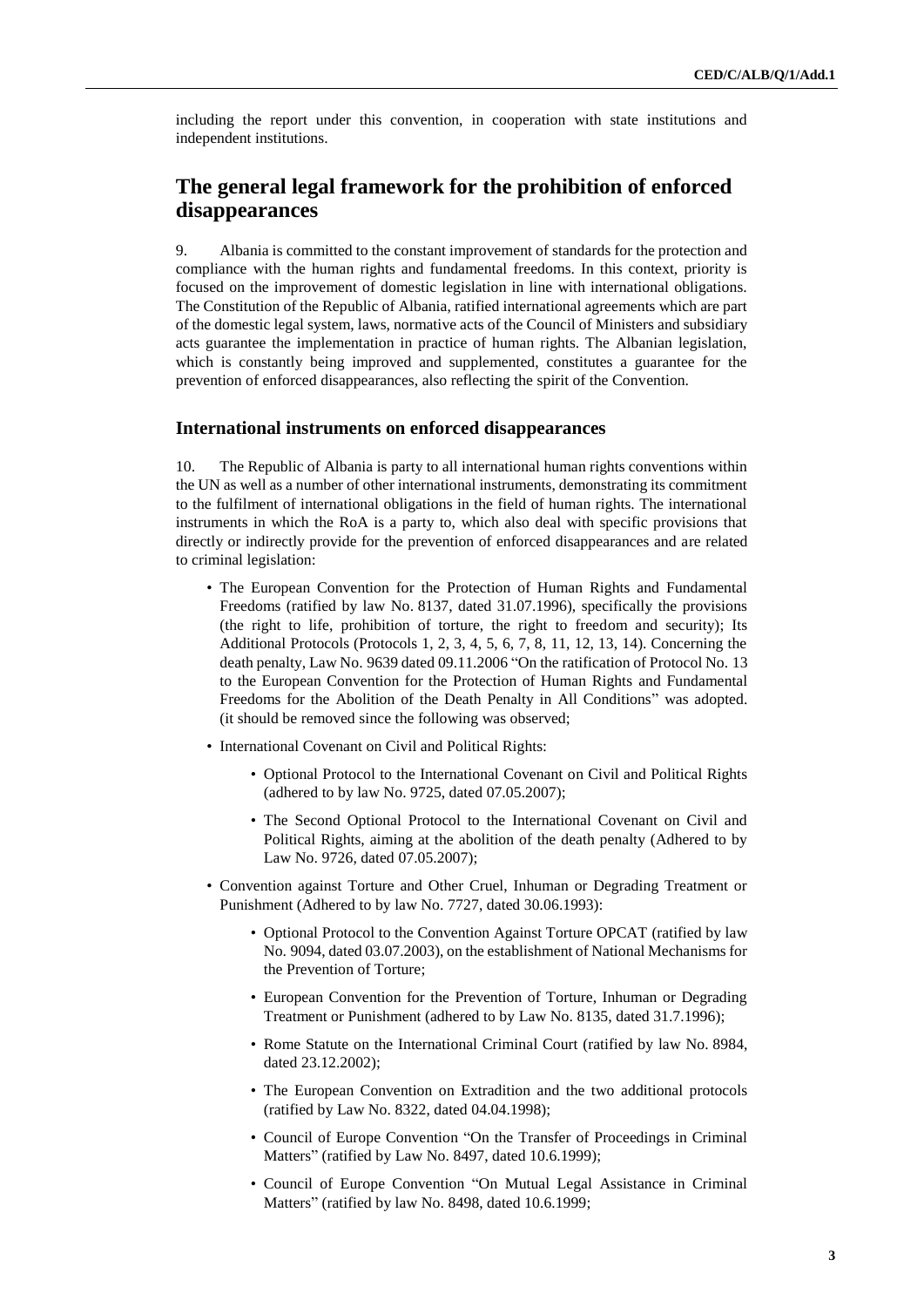- Council of Europe Convention "On the Transfer of Sentenced Persons" (ratified by law No. 8499, 10.6.1999);
- Geneva Convention of 1949 and its Additional Protocols;
- Albanian authorities have established effective cooperation with the European Committee for the Prevention of Torture (CPT). The CPT has conducted 10 monitoring visits in Albania. 9

## **The status of the Convention within the domestic legislation**

11. In the RoA, international law is entitled to a privileged position vis-à-vis domestic law and in this context, the Convention prevails over domestic law. The Constitution defines the obligation of the Albanian state to enforce international law. Pursuant to Article 122 of the Constitution, any ratified international agreement constitutes part of the internal legal system after it is published in the Official Journal. Article 122 of the Constitution provides that that international law directly applicable, except when it is not self-executing, and its application requires the adoption of a law. An international agreement ratified by law has priority over the laws of the country that are incompatible with it. Moreover, the norms issued by an international organization have priority, in case of conflict, over the law of the country when the direct application of the norms issued by the organization is expressly contemplated in the agreement ratified by the Republic of Albania for participation therein.

12. Based on the general rules and principles of the application of legal norms, it can be concluded that entities may apply and request the application only of those articles of the Convention, the implementation of which is guaranteed by the current legislation and for which there is no need to establish internal mechanisms. Taking into account the obligations arising from this Convention, in cases where a specific article of the Convention requires the adoption of domestic legal provisions or the establishment of internal mechanisms (in cases where these are missing or are not appropriate) for the application of the norms/provisions of the Convention, the inclusion in the Criminal Code of the offence of "enforced disappearance "is noted, as well as other legal provisions. Pursuant to Article 122 of the Constitution, it is worth emphasising that this Convention is part of its legislation, however on the other hand, this Convention is not applicable to its provisions as a whole. For the implementation of its provisions under Article 122, it is necessary to identify the provisions that may be applied in domestic law, in accordance with the provisions of the Convention and the provisions to be applied in practice through taking all the specific measures. From a general overview of the actual domestic legislation, it can be concluded that some of the provisions of the Convention directly or indirectly apply to the domestic law.

## **Institutional framework (judicial authorities, institutions, national mechanisms) on protection and promotion of human rights**

13. The Constitution provides for sanctions on the principle of separation and balancing of legislative, executive and judicial powers Judicial power is exercised by the High Court, the Appeal Courts and the courts of first instance, established by law. The Constitutional Court guarantees compliance with the Constitution and makes its final interpretation. It is also an important institution for the protection of human rights as it carries out the final judgement of individuals' claims of violation of constitutional rights for a regular legal process, after having exhausted all legal remedies for their protection.

14. In order to guarantee the protection of human rights and implementation of the legislation, a full legal framework on the organization and functioning of the judicial power has been adopted: Courts of the District Courts, Courts of Appeal, Supreme Court, Constitutional Court, First Instance Court for Serious Crimes, Military Courts, Administrative Court. Judicial authorities, which, according to their jurisdiction, also address matters relating to the content of the Convention are: The Constitutional Court, the Supreme

<sup>&</sup>lt;sup>9</sup> Detailed information regarding the CPT monitoring visits is provided on the website: [www.coe.int](http://www.coe.int/) (Human rights/ Torture/European Committee for the Prevention of Torture).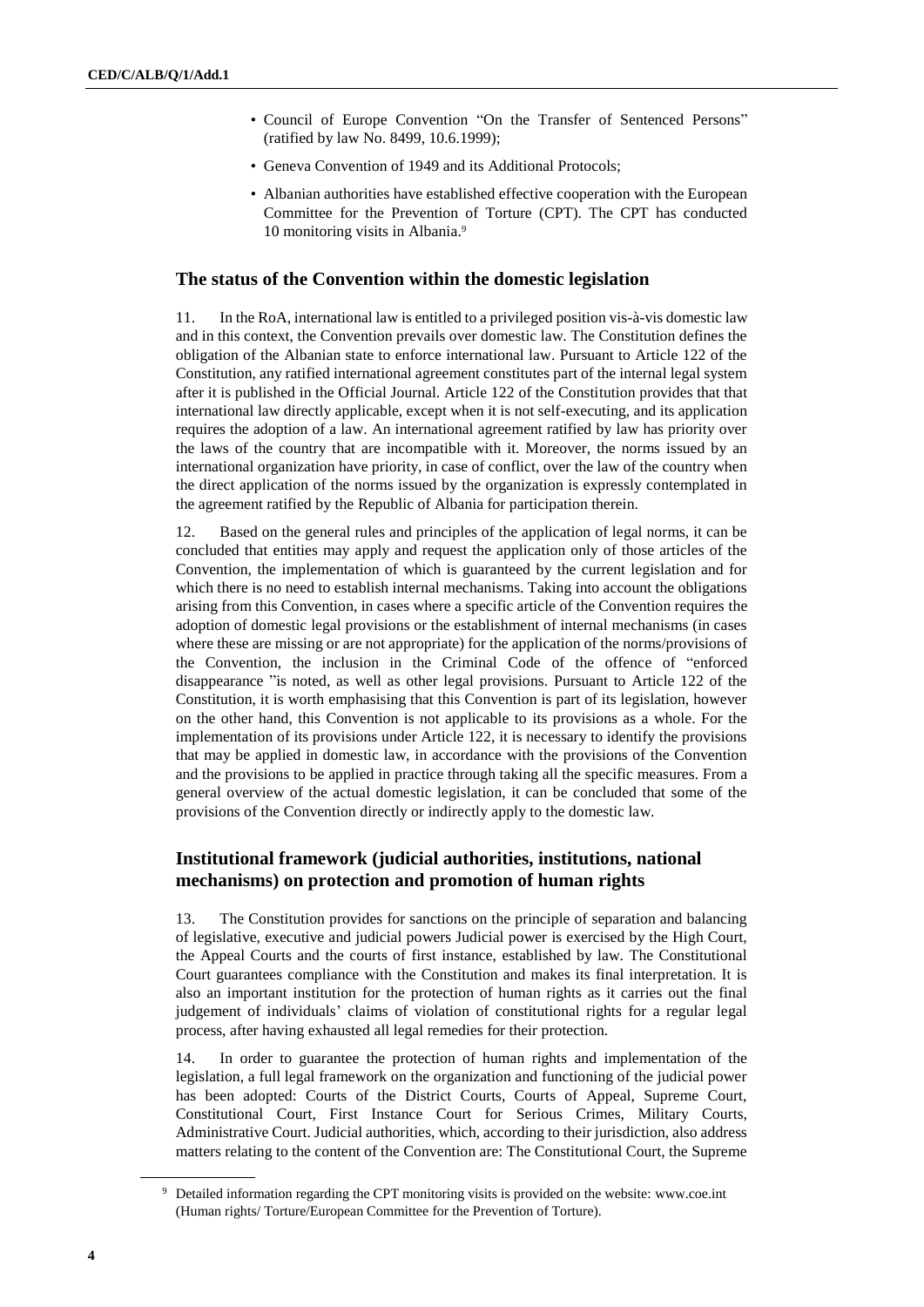Court, the District Courts, including the First Instance Court for Serious Crimes. The scope of work of the First Instance Court for Serious Crimes includes criminal offences provided for under the Criminal Code provisions, including the offence of enforced disappearance.

15. The Criminal Procedure Code provides that the Court is the body responsible for rendering justice. Regarding "criminal courts", it is provided that criminal justice is addressed by: First Instance Criminal Courts; Appeal Courts; Supreme Court. The First Instance Court for Serious Crimes is operational since 2004, having as the scope of its activity the fight against serious crimes and organized crime, as well as the qualitative and effective judgement of these criminal offences. The territorial jurisdiction of this Court includes the entire territory of the Republic of Albania and the scope of its work includes the offences provided for in the Criminal Code, also including cases when these crimes are committed by entities under the jurisdiction of the Military Court. The Military Court is competent for the adjudication of soldiers, prisoners of war and other persons for criminal offences provided for under the Military Criminal Code, other legal provisions, except those pertaining to the jurisdiction of the Court for Serious Crimes and the Supreme Court.

16. The institution of the Prosecution, based on the Constitution, exercises criminal prosecution and represents the charge in trial on behalf of the state. Law No. 8737, dated 12.02.2001 "On the Organization and Functioning of the Prosecution in the Republic of Albania" (as amended) stipulates that: "The Prosecution exercises criminal prosecution and represents the charge in trial on behalf of the state, takes measures and supervises the execution of criminal decisions, as well as other duties provided by law. Prosecutors exercise their duty in accordance with the Constitution, laws and their competences, in full compliance with the principles of fair, equal and regular legal process, protection of human rights and freedoms. The Prosecution is organized and operates under the lead of the General Prosecutor as a centralized structure, including the General Prosecutor's Office, the Prosecution Council and the Prosecution Offices within the Judicial System."

17. The mission of the State Police is to maintain the order, public safety and to guarantee law enforcement in accordance with the Constitution, international acts, in compliance with human rights and freedoms. The fulfilment of the State Police mission is related to the compliance with human rights and freedoms, in particular of persons deprived of their freedom, escorted persons, arrested persons and detainees in the police premises. The activity of the State Police is governed by the law and compliance with human rights and fundamental freedoms. The duties of the State Police are as follows: (a) the protection of people's lives, security and personal property; (b) maintaining of public order and security; (c) prevention, detection, investigation, in accordance with criminal law, criminal procedural law, criminal offences, perpetrators; (d) undertaking awareness raising campaigns and information campaigns aimed at preventing the commission of criminal offences, offences, increasing partnership with the public; (e) performing duties in accordance with the law.

18. The People's Advocate is a constitutional, independent institution which exercises its activity for the protection of the rights, freedoms, legitimate interests of individuals that may be affected by illegal and irregular acts/omissions of the public administration bodies and the third parties acting on its account. In the context of the Convention against Torture and its Optional Protocol, this institution exercises the powers of the National Mechanism for the Prevention of Torture and other Cruel, Inhuman or Degrading Treatment or Punishment (NMPT), guarantees in the exercise of its activity and forms of surveillance. <sup>10</sup> The Law "On the Rights and Treatment of detainees and pre-detainees" provides that the NMPT, which supervises the implementation of the law on the protection of human rights, acts as a separate structure under the authority of the People's Advocate. It introduces recommendations to relevant bodies aiming to improve the conditions and treatment of prisoners. The amendments to the Law "On the People's Advocate" (Law No. 155/14) provide for the establishment of the NMPT, as a separate session with the Office of the People's Advocate. The People's Advocate exercises the functions of the NMPT in accordance with the Constitution and international acts ratified by the domestic law of the Republic of Albania.

<sup>&</sup>lt;sup>10</sup> Law No. 9888, dated 10.03.2008, provides for several provisions adopted under Law No. 8328, dated 16.4.1998 "On the Rights and Treatment of Prisoners", setting out the competencies of the NMPT. Information on the NMPT is provided below.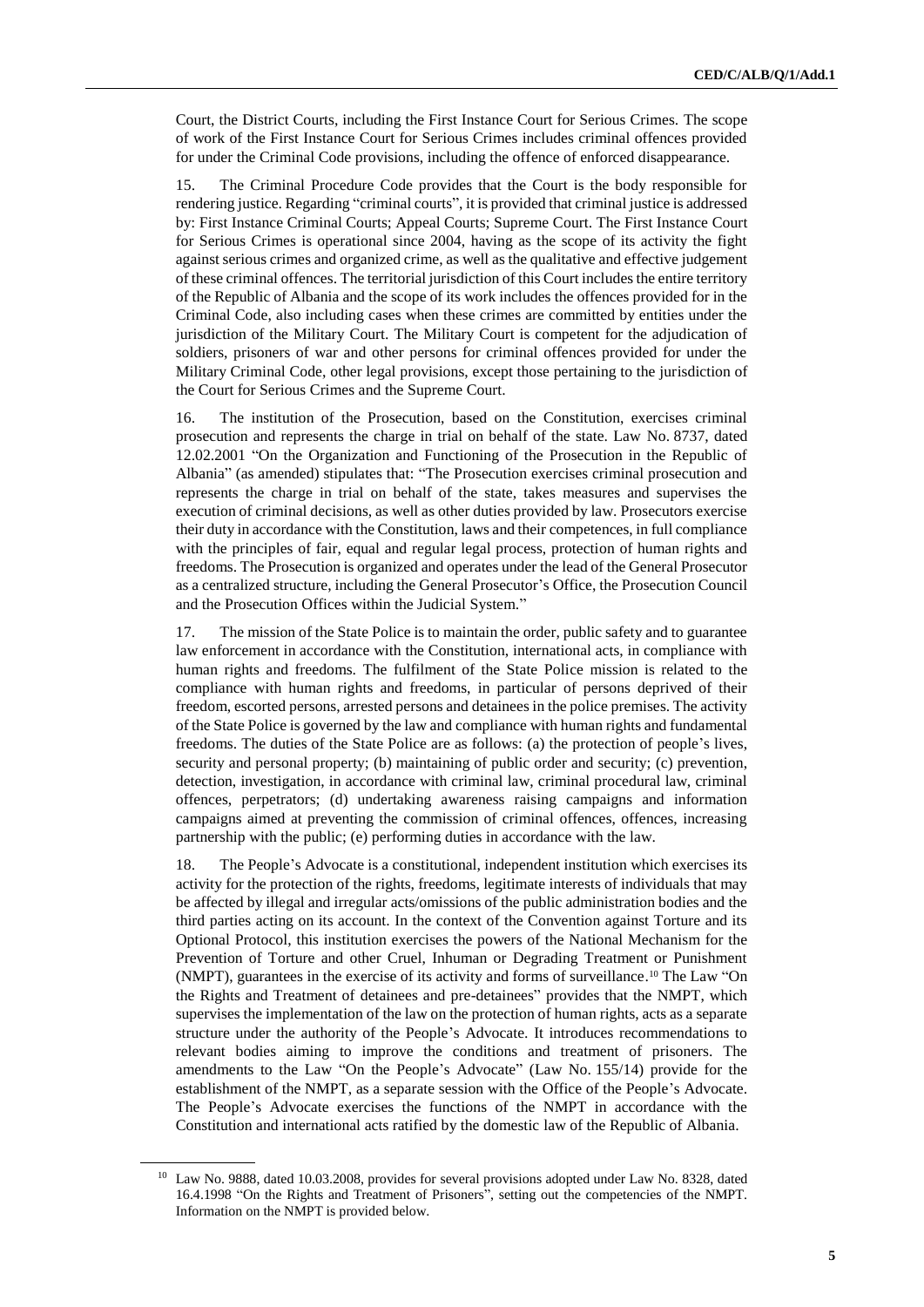19. An important institution for the protection of human rights is the institution of the Commissioner for the Protection against Discrimination (CPD), which is established and operates in compliance with Law no.10221, dated 4.2.2010 "On Protection against Discrimination". The law provides for the rights of each person to: a) equality before the law, equal protection by law; b) equality of chances, opportunities to exercise and be entitled to rights and freedoms, participation in public life; c) effective protection against discrimination, any form of conduct that incites discrimination. 11

## **Information on the measures undertaken for the implementation of the issues and recommendations submitted by the Committee for Enforced Disappearance**

#### **Recommendation II. Determination and criminalization of enforced disappearance (Articles 1-7)**

20. With regards to the guarantee of human rights and cases of their restriction, the Constitution of the Republic of Albania provides that:

- Article 15 provides that human rights and freedoms are indivisible, inalienable, and inviolable and stand at the base of the entire juridical order. As a constitutional obligation, all institutions, organs of public power, in fulfilment of their duties, shall respect the fundamental rights and freedoms, as well as contribute to their realization;
- Article 17 stipulates that limitations of the rights and freedoms provided for in this Constitution may be established only by law, in the public interest or for the protection of the rights of others. These limitations may not infringe the essence of the rights and freedoms and in no case may exceed the limitations provided for in the European Convention on Human Rights;
- Article 25 provides that no one may be subjected to torture, cruel, inhuman or degrading punishment or treatment;
- Article 27 provides that no one's liberty may be taken away except in the cases and according to the procedures provided by law.

21. The Constitution of the Republic of Albania regarding extraordinary measures to be imposed due to the state of war, state of emergency or state of natural disaster shall last for as long as these conditions persist. The principles of the activity of public bodies and the extent of the restriction of human rights and freedoms during the period of existence of situations requiring extraordinary measures and the manner of compensation as a result of these restrictions are defined by law. Acts that are undertaken as a result of the extraordinary measures taken, must be proportionate to the degree of risk and restore of the conditions for normal functioning of the state as soon as possible. The Constitution sets out the provisions on the protection of life, equality before the law and non-discrimination and non-limitation of fundamental rights and freedoms, prohibition of torture, punishment or other cruel, inhuman or degrading treatment, political rights, economic and social rights during the extraordinary state of war.

22. Based on the Albanian legislation, there is no law on the state of war or internal political instability aiming to govern or justify the violation of the rights of persons who are detained or arrested, thus justifying or authorizing the enforced disappearance, arrest, imprisonment, abduction or any form of deprivation of freedom, torture, inhuman or degrading treatment. In these cases, the same provisions as the legislation in force shall apply. Law No. 108/2015 "On the State Police", paragraph 3 of Article 4 provides that the state police status shall not change even in state of war, state of emergency or natural disaster. According to this law, one of the basic principles under which the activity of the state police is governed is compliance with human rights and fundamental freedoms. The law provides for measures for maintaining public order and security.

<sup>&</sup>lt;sup>11</sup> Detailed information on national institutions and mechanisms for the protection and promotion of human rights is provided under the Basic Document of Albania (paragraphs 87-104).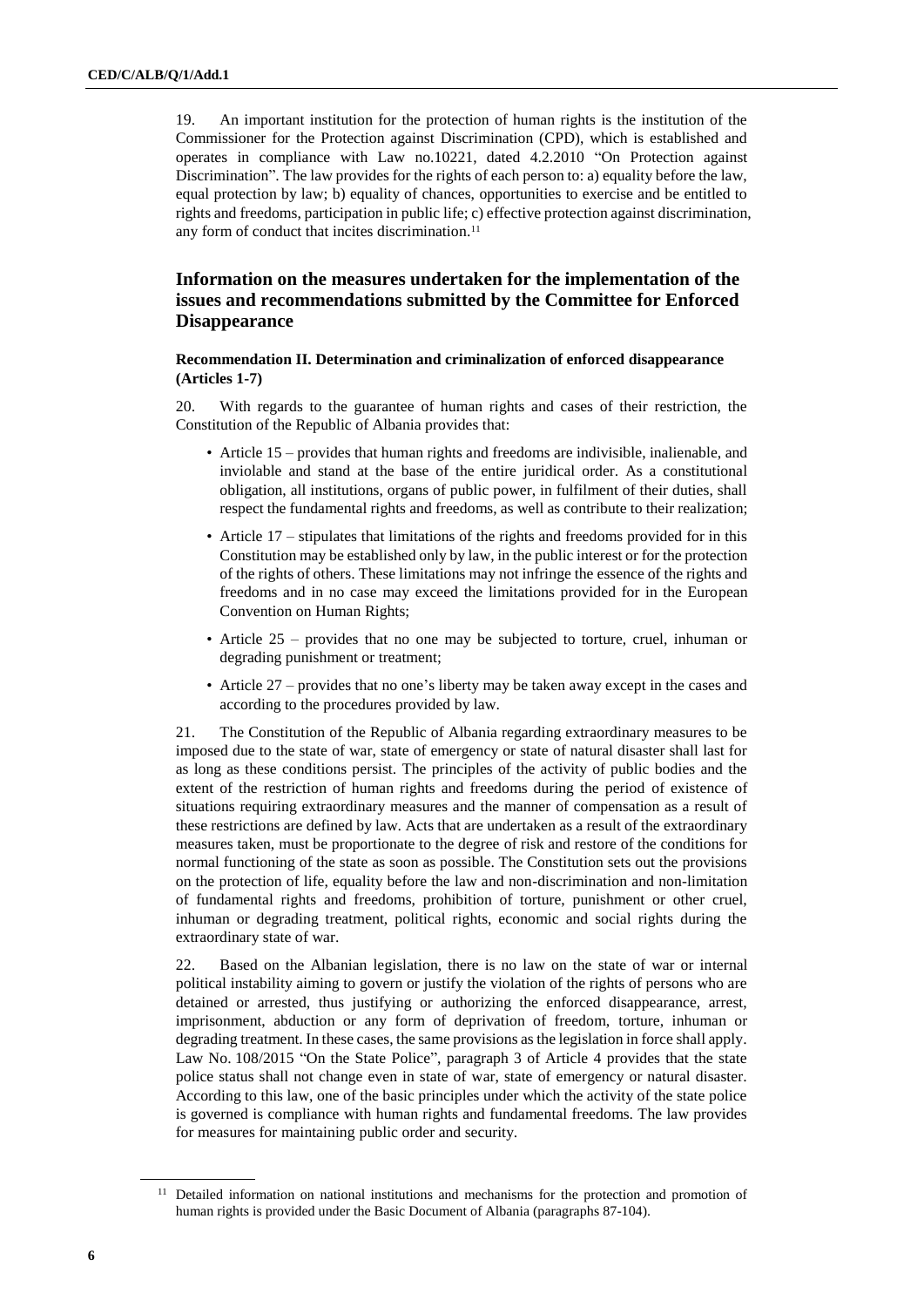23. Regarding the provision of the crime of enforced disappearance as a crime against humanity, in accordance with the obligations of Article 5 under the Convention, the Criminal Code provides for "enforced disappearance" as a crime against humanity with the corresponding sanctions and the widespread and systematic exercise of enforced disappearance as a crime against humanity, therefore Article 74 of the Criminal Code specifically provides that:

Murder, enforced disappearance, extermination, enslaving, internment and expulsion and any other kind of human torture or violence committed according to a concrete premeditated plan or systematically, against a group of the civil population for political, ideological, racial, ethnical and religious motives, shall be punishable to not less than fifteen years of or life imprisonment.

24. Concerning criminal offences similar to the provisions of Article 3 of the Convention, the national criminal legislation is the same as the legislation mentioned in the state report, therefore there are no changes to the previously mentioned provisions. With regard to paragraph 53 of the report, it is clarified that domestic criminal law provides for some offences of similar elements to mandatory disappearance, but do not have the second element of this offence, namely that conduct is carried out by the state agent or by persons or groups of persons acting with the authorization, support or acknowledgement of the state. As already mentioned, there are no cases related to these criminal offences.

25. Concerning the compliance of our legislation with Article 6 of the Convention regarding the Criminal Liability regime, the Criminal Code provides for a number of offences when committed by a person performing a state function. Specifically, the Criminal Code provides for the criminal responsibility under Article 109/c regarding the crime of enforced disappearance by the superior who:

Is aware that the dependent under his authority and effective control are or are about to commit the enforced disappearance, or who does not take into account data and information which clearly point to this fact;

(b) Exercises his effective responsibility and control over the activities to which the enforced disappearance is linked with; or

(c) Does not take all the necessary and reasonable measures under his/her competence to prevent or punish the person who issues the authorisation, support, and approval of the enforced disappearance or to send the case to the competent bodies of criminal prosecution, shall be punished by three to seven years of imprisonment.

26. Based on the foregoing, the domestic legislation sets out the principles of criminal obligations in accordance with the applicable international law.

27. Moreover, as mentioned in paragraph 61 of the state report, the Criminal Code provides for the criminalization of different types of offences and criminal offences and sanctions, committed by officials assigned in state function or in public service, providing that:

#### **Article 21**

#### **Exercising a right or fulfilling the duty**

No one shall be held criminally liable while acting to exercise rights or fulfil duties determined by law or an order issued by a competent authority, unless the order is obviously unlawful.

Where the criminal offence was committed as a consequence of an unlawful order, then the person issuing the order shall be held liable.

## **Article 250 Committing arbitrary actions**

Commitment of arbitrary actions or arbitrary order-giving, by an official performing a state or public service function while exercising his duty, which affect the freedom of citizens, is punishable by a fine or imprisonment of up to seven years.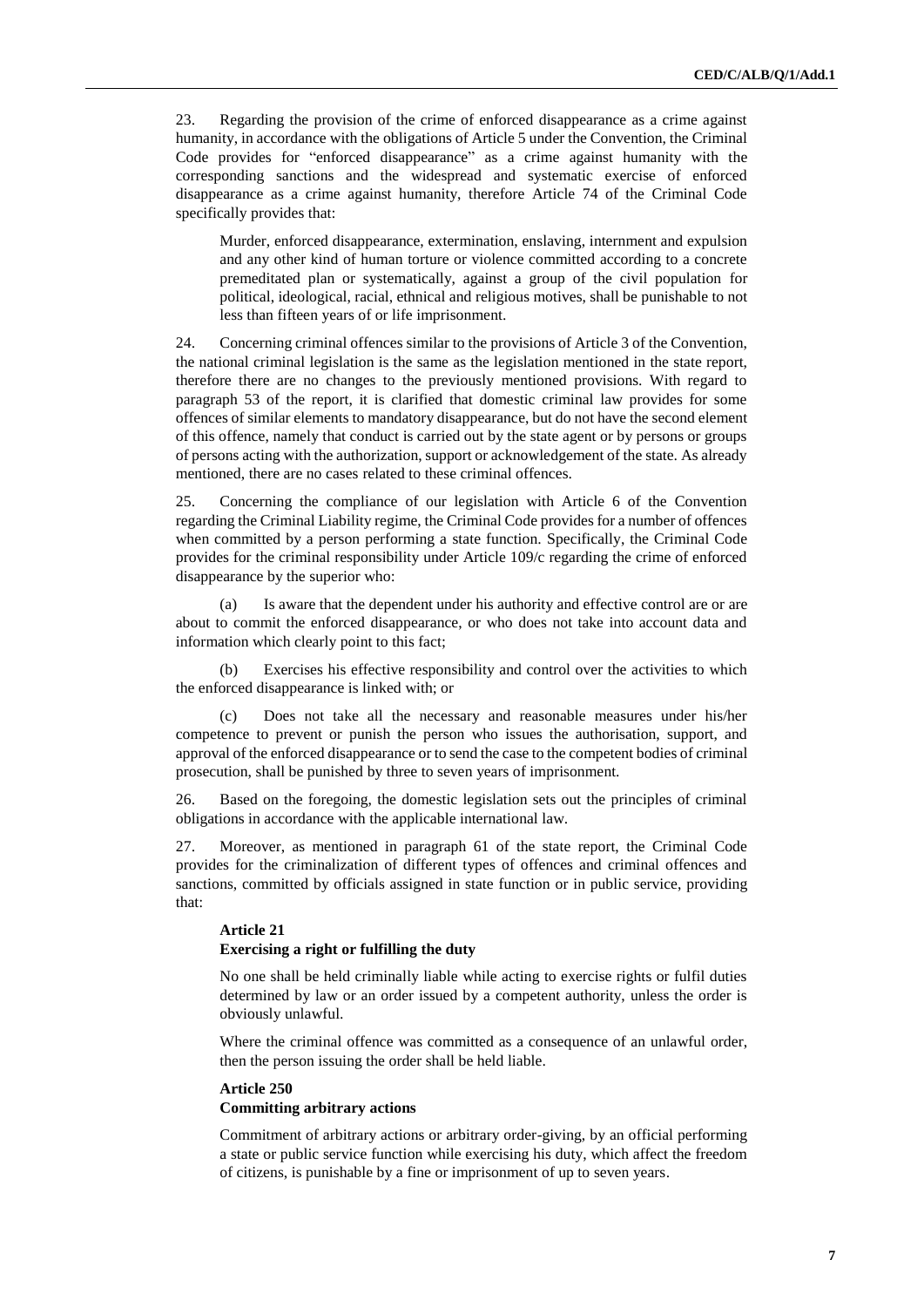## **Article 251**

#### **Failure to take measures to sever illegality**

Failure of a person in charge of a state or public service function to take measures, who becomes aware of the illegality due to the function or service, or failure to request a competent person to sever illegality resulting from an arbitrary action that has affected the freedom of citizens, is punishable by a fine or up to three years of imprisonment.

28. Regarding the information required if our legislation provides as an aggravating circumstance when the offence is committed by state officials, we can say that this provision is included in our legislation since one of the aggravating circumstances under the Criminal Code is when the offence is committed due to abusive actions in exercising public functions or religious services.

29. Regarding the information required for cases of co-operation or participation to commit the enforced disappearance and responsibility of each collaborator, the Criminal Code provides that:

### **Article 25 Meaning of complicity**

Complicity shall be the commission of the criminal offence by two or more persons in agreement with each other.

## **Article 26 Accomplices**

The accomplices in committing a criminal offence shall be: the organizers, executors, instigators, and helpers. Organizers are those persons who organize and manage the activity to commit the criminal offence. Executors are those persons who carry out direct actions to carry out the criminal offence. Instigators are those persons who instigate the other accomplices to commit a criminal offence. Helpers are those persons who, through advice, instructions, provision of means, abolition of obstacles, promises to hide the accomplices, traces or proceeds stemming from the criminal offence, help to carry it out.

#### **Article 27 Liability of accomplices**

Organizers, instigators, and helpers shall be liable same as the executors for the criminal offence committed by them.

In determining the sentence for the collaborators, the court should consider the extent of participation and the role assumed in committing the criminal offence.

30. Regarding the information required when a dependant can legally oppose an order to carry out enforced disappearance and the legal recourse available to a dependant, the legal framework provides that: One of the principles of the Code of Administrative Procedures is the principle of legality. According to this principle, public bodies exercise their activity in compliance with the Constitution of the Republic of Albania, the ratified international agreements and the legislation applicable in the Republic of Albania within the limits of competence and in accordance with the purpose for which such competences are conferred. The lawful rights or interests of a party cannot be jeopardised by an administrative action, except when provided by law and in compliance with a regular legal process.

31. Law No. 108/2015 "On State Police" provides as follows:

#### **Article 86**

#### **Obligation to comply with the order**

1. The police officer is obliged to enforce all legitimate orders issued by a senior officer in office or rank.

2. The police officer, if there is any reason to suspect that the order issued is illegal, immediately informs the superior and, where applicable, requests in writing that the order be given in writing. In any case, when there is a verbal or written request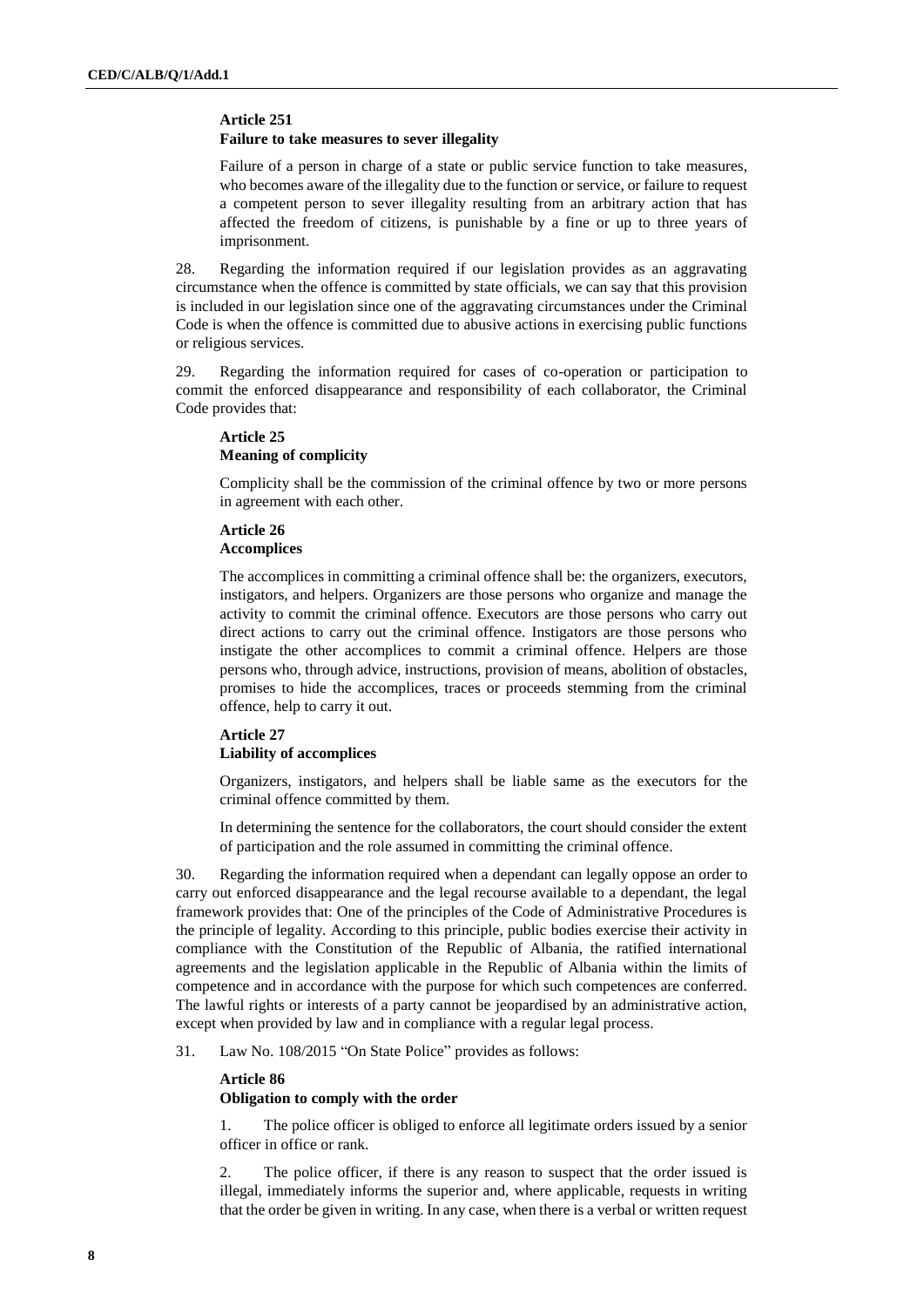for the issuance of a written order, the superior is obliged to proceed upon written request.

3. In cases where failure to execute the order until its written issuance, according to point 2 of this article, endangers the life of another person, the police officer must execute the order.

4. When a police officer, even upon execution of the procedures set out in this Article, continues to have grounds for suspecting that the order is illegal, he/she shall act as following:

(a) Rejects the order, except for the cases provided for in paragraph 3 of this Article;

(b) Immediately informs the police officer, who directly exercises in a higher function than the superior who has issued the order, as well as the measures taken by him for the execution of this article.

5. The procedures for issuing, transmitting and administering the order are set out in the Police Regulation.

32. Law No. 10032, dated 11.12.2008 "On Prison Police" as amended, also provides that:

#### **Article 9**

## **Hierarchical and Functional Reports**

1. Prison Police officers are required to enforce the orders given by the superiors, in accordance with the functional scale and in equal positions, according to the rank hierarchy. Orders should be issued in accordance with the functional duty and in compliance with the law and the dignity of the person to whom they are addressed.

In the absence of a direct superior, in case of an emergency and when there is no possibility of communicating with senior officers, the higher-ranking official shall be entitled to issue order for equal or lower rank officials.

#### **Article 10**

#### **Way order execution**

1. The Prison Police official must enforce all orders issued to him by his superiors, unless the order is in violation with the law, in any case, based on law and evidence.

2. If the Prison Police officer considers a verbal order as illegal, he must immediately inform the superior and request that the order be given in writing.

3. In cases when from the communication of the order, up to its issuance in writing, according to point 2 of this article, the life of another person is endangered, the Prison Police officer shall execute the order.

4. If the Prison Police officer, even after the implementation of the procedures under points 2 and 3 of this Article, continues to have grounds to suspect that the order is unlawful, he shall reject the order and immediately inform the superior of the officer who has issued the order, as well as the measures taken by him.

5. In any case, for any order issued, the officer who issued the order and the officer who executed the order shall be responsible, in case the latter failed to comply with the provisions of this article. These cases constitute a cause for the initiation of disciplinary proceedings against them.

33. Concerning Article 1, we hereby clarify that the Albanian legislation provides for enforced disappearance as a criminal offence under the Criminal Code, namely Articles 74 and 109(c) of the Criminal Code, in accordance with the definition provided for in the 1992 Declaration on the Protection of All Persons from the Enforced Disappearance, which condemns it by appropriate penalties that take into account the extreme severity of such offence. Regarding the statutory limitations of criminal prosecution in Albania, according to the provisions of the general part of the Albanian Criminal Code, Chapter VIII provides for the extinction of prosecution, punishment and non-execution. Based on the amendments to the legal package, in the framework of the Justice Reform, the obligations of Article 8 of the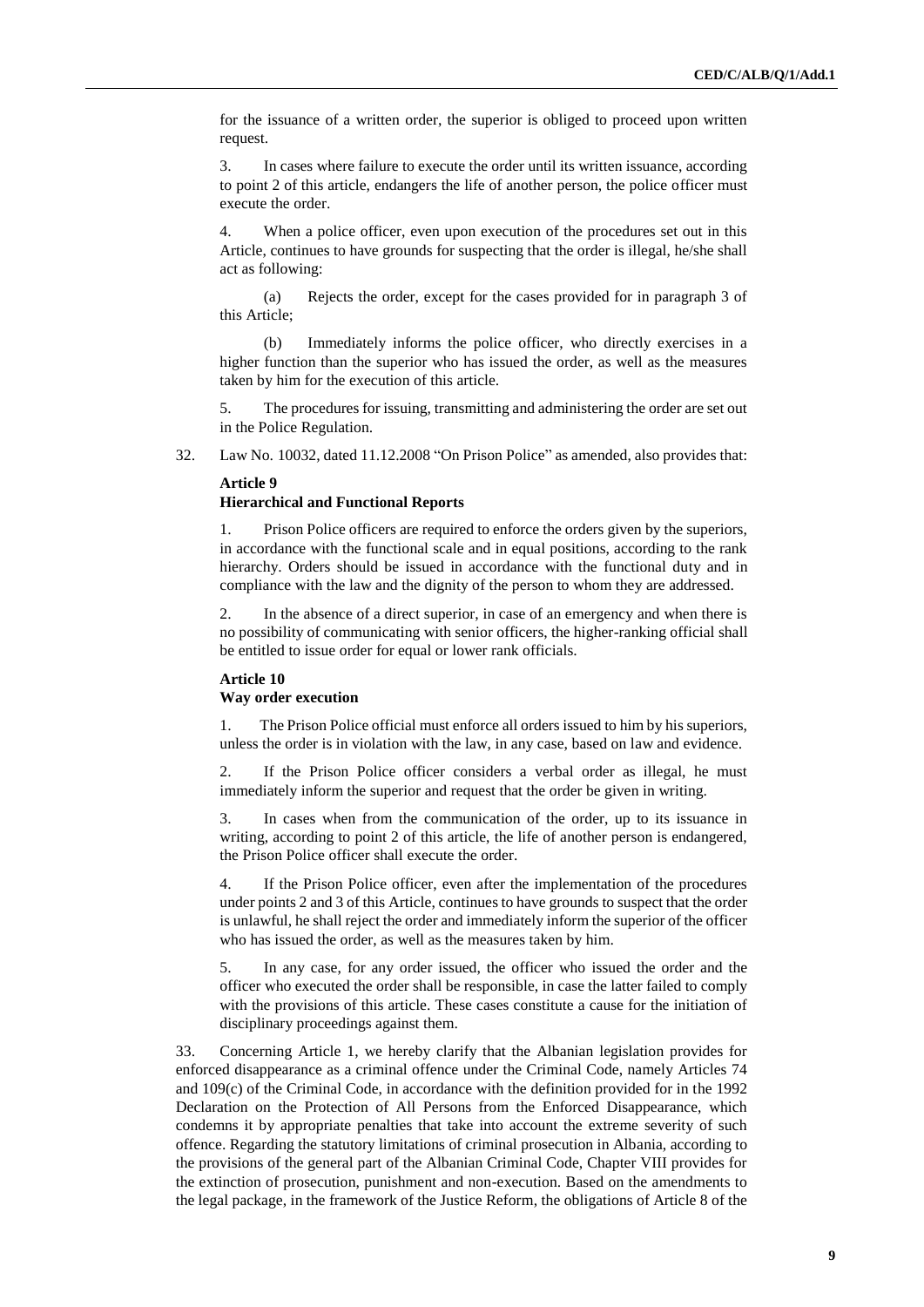Convention are reflected in Article 66 of the Criminal Code, regarding the measures that States Parties must take to enforce a regime of provision of enforced disappearance so that the provision of criminal prosecution be long-term and proportional to the extreme danger of this crime. Thus, Article 66 of the Criminal Code, following the above amendments, doubled the statutory terms for all criminal offences, especially the most serious ones, including Article 109/c. Also, Article 67 of the Criminal Code regulates the fact that the prosecution of war crimes and those against humanity is not prescribed, as reflected in the special section of this code, Chapter I, crimes against humanity.

34. Concerning Article 1 of the Convention, regarding the guarantee of the right not to be subject to enforced disappearance during a state of war, threat of war, etc., in Law No. 108/2014 "On the State Police", the responsibilities of the State Police are defined. As following:

(a) The protection of people's lives, security and personal property;

(b) Prevention, detection, investigation, in accordance with criminal law, criminal procedural law, criminal offences, perpetrators.

35. Such a thing is defined as: "The status of the Police does not change even in the state of war, state of emergency or natural disaster.." It is worth mentioning the turbulent/aggravated period of public security order of 1997, where State Police structures, despite the difficult situation they faced, took all necessary measures to fulfil the mission and legal responsibilities for the protection of life/health, property of the person, etc.

36. As regards Article 2 of the Convention, in Law No. 144/2013 "On some amendments and additions to Law No. 7895, dated 27.01.1995 "Criminal Code of the Republic of Albania", as amended, article 109/c was added to article 109/b of the Criminal Code, which defines "Enforced disappearance "as a separate criminal offence. The definition of this criminal offence was drafted in full compliance with the definition of article No. 2 of the Convention in question, subject to all of its elements.

37. With regard to Article 4 of the Convention, the domestic criminal law of our country has integrated the prosecution and the fighting of "Enforced disappearance", defining it as a criminal offence other than torture, abolition of freedom, and other similar offences. Article 109/c of the Criminal Code of the Republic of Albania (with the additions and amendments of 2013), enforced disappearance is defined as follows:

Enforced disappearance through arrest, detention, abduction or any other form of deprivation of liberty of the person by public officials or persons acting upon their authorisation, support or approval, followed by the non-acceptance of the deprivation of liberty or by concealment of the fate or whereabouts of the person, by denying the assistance and necessary protection in compliance with the law, shall constitute criminal offence and it shall be punishable by imprisonment from seven to fifteen years. "When such offence is committed against children, pregnant women, or persons who because of different reasons cannot protect themselves, or when such offence causes serious physical suffering, it is committed in complicity, against several persons or more than once, it shall be punishable by imprisonment from ten to twenty years. When such offence causes the death of a person it shall be punishable by imprisonment of not less than thirty years or with life imprisonment.

38. With regard to Article 7 of the Convention, the provision of Article 109/c of the Criminal Code also lays down the sanctions for the persons subject to the commission of the "Enforced Disappearance" offence, in accordance with international standards, the danger imposed and the consequences arising from this criminal offence. This provision specifies punishments/sanctions for each relevant paragraph, sanctioning at least five years of imprisonment and the maximum "life imprisonment". As far as the above, be informed that since 2015, no case of "Enforced disappearance" has been registered in the territory of the Republic of Albania.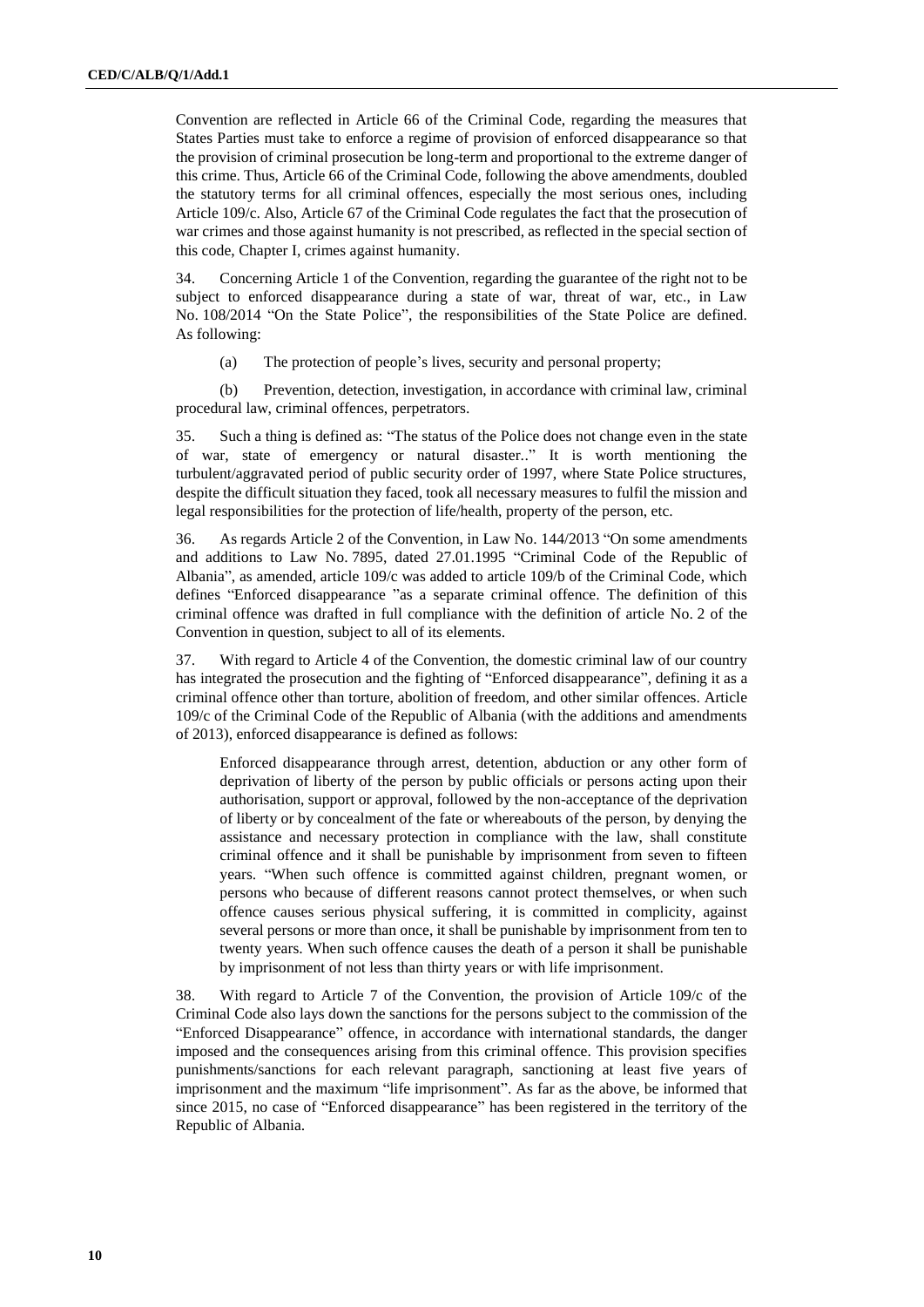#### **Recommendation III. Judicial Procedure and Cooperation in Criminal Matters (Articles 8-15)**

39. For the enforcement of the statute of limitation of enforced disappearance for the necessary measures taken by the state for the long-term period of statutory limitation of the criminal prosecution and the proportion to the extreme danger of this crime, pursuant to Article 66 of the Criminal Code, the statutory limitation is calculated from the moment of the commission of the offence (in this case, the time of enforced disappearance) until the person is kept as defendant. Whereas as far as criminal prosecution is concerned, article 67 of the Criminal Code provides for the non-predication of criminal offences of war crimes and those against humanity, categories of offences which include enforced disappearance:

#### **Article 67 Non-applicability of statute of limitations to criminal prosecution**

Not subject to the statute of limitation shall be the war crimes and crimes against humanity.

Concerning the implementation of Article 109/c prior to the application of such provision, Articles 2 and 3 of the general principles of criminal law provide for the retroactive effect of the law and no penalty without a law.

#### **Article 2 No penalty without a law**

No one shall be criminally punished for an offence, which is not already explicitly provided for by law as a crime or a criminal contravention.

No one shall be sentenced to a type and extent of penalty that is not provided for by law.

#### **Article 3**

#### **Operation of the criminal law in time**

No one shall be sentenced for an offence, which, according to the law at the time it was committed, did not constitute a criminal offence.

A new law not incriminating an offence has retroactive effect. If the person has been sentenced, the enforcement of the sentence shall not commence and, if it has commenced, it shall cease. If the law in force at the time when the criminal offence was committed, and the subsequent law are different, the law, the provisions of which are more favourable to the person having committed the criminal offence, shall apply.

40. Regarding the reporting and compliance of our legislation with the Convention on the necessary measures to establish its competence for the purpose of recognizing a crime of enforced disappearance, Article 6 of the Criminal Code provides that the offences committed by Albanian citizens within the territory of the Republic of Albania are subject to the criminal law of the Republic of Albania. Also, the criminal law of the Republic of Albania is also applicable to an Albanian citizen who commits a crime in the territory of another state, when the crime is simultaneously punishable and provided that no final decision is issued by a foreign court. In the meaning of this article, other persons also having other citizenship other than the Albanian one, will be considered as Albanian citizens. This provision indicates that the Convention is applicable due to the fact that enforced disappearance is foreseen as a criminal offence under the Criminal Code and this code establishes the jurisdiction for the trial of a person charged with the offence of enforced disappearance, regardless of who has committed the offence or in which territory it has been committed. According to Article 5 of the Criminal Code, the Territory of the Republic of Albania, in terms of criminal law, includes the territorial area, the territorial and inland waters and the sea, the air space extending over the land and the territorial and inland sea waters, and any other territory where the sovereignty of the Albanian state is extended, such as headquarters of Albanian diplomatic and consular missions, ships flying the flag of the Republic of Albania, military navy ships, military or civil aviation wherever they are. Article 7 of the Criminal Code provides that the foreign citizen, committing a criminal offence within the territory of the Republic of Albania, shall be held liable under the criminal law of the Republic of Albania. The criminal law of the Republic of Albania shall also be applicable to a foreign citizen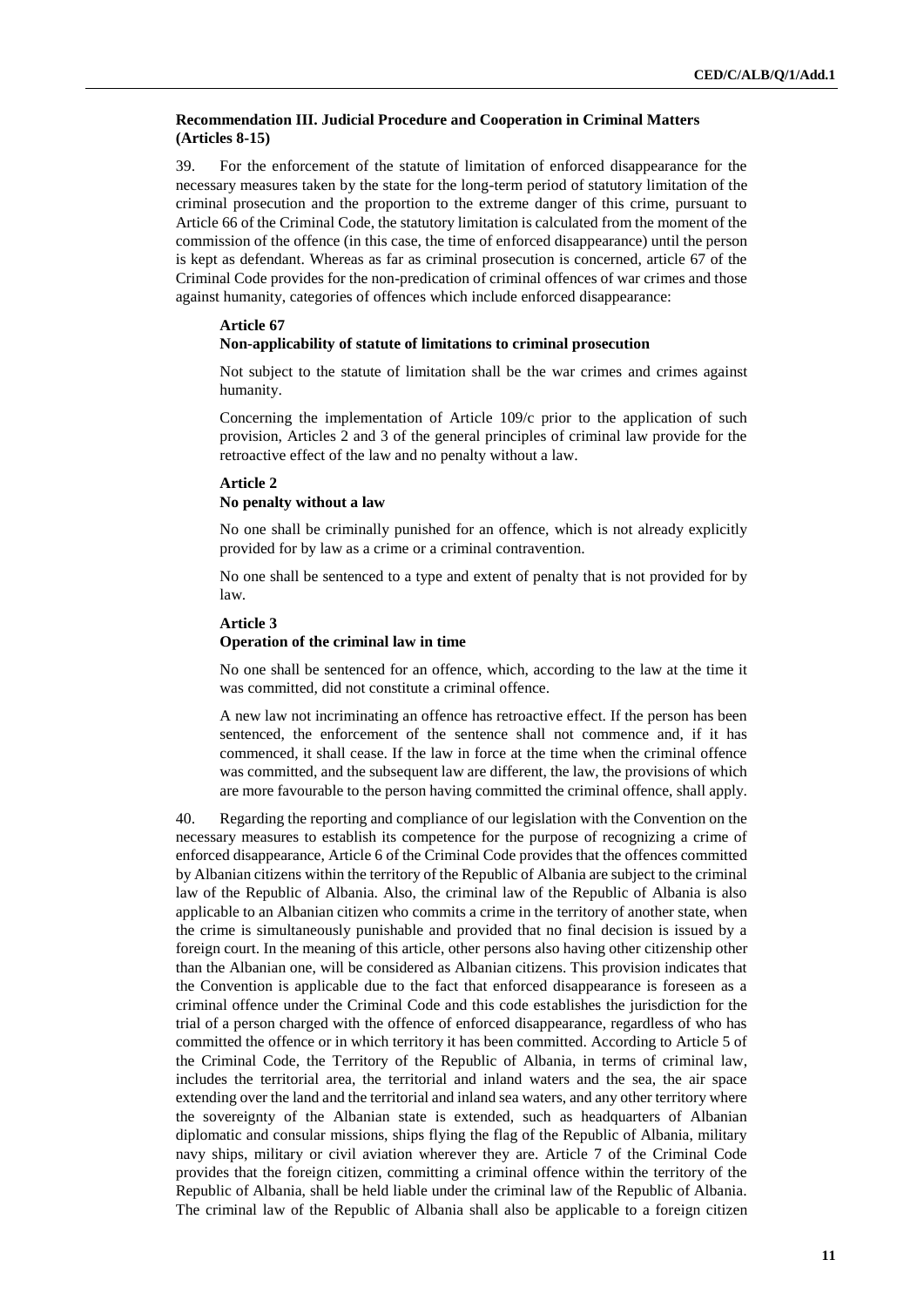committing one of the following crimes against the interests of the Albanian State or citizen outside the territory of the Republic of Albania: a) crimes against humanity. The application of universal jurisdiction is also provided for in the Criminal Code, where pursuant to article 7/a: "the criminal law of the Republic of Albania shall also be applicable to a foreign citizen committing one of the following crimes against the interests of the Albanian State or citizen outside the territory of the Republic of Albania: (a) crimes against humanity; (b) war crimes; (c) genocide; (d) terrorist offences; (e) torture; (f) financing of terrorism. Also, the Criminal Code of the Republic of Albania is applicable to a foreign citizen who, outside the territory of the Republic of Albania, commits any of the offences for which special laws or international agreements, where the Republic of Albania is a party to, determine the applicability of Albanian criminal legislation."

41. Article 8 of the Criminal Code provides that in connection with a stateless person committing a criminal offence within the territory of the Republic of Albania or a crime abroad, the provisions of Articles 7 and 7/a of this Code shall apply.

42. Article 9 of the Criminal Code provides that the provisions of this Code shall also apply to criminal offences committed against internationally protected persons. An internationally protected person shall, unless international agreements ratified by the Albanian state provide for otherwise, include:

The head of a state, including a member of the collegial body performing the functions of the head of state, under the constitution of that state, the head of the government or the minister for foreign affairs, where the latter are in another state, and the family members accompanying them;

(b) A representative or official of a state, or an official or agent of an international organisation having an intergovernmental character, who, at the time and venue of the commission of the offence against him, his office, private residence or means of transport, enjoys, in accordance with the international law, special protection against any assault on his person, freedom and dignity, as well as on the members of his family.

43. Considering that under the Criminal Code enforced disappearance is considered as a criminal offence, in the case of a charge for such a criminal offence, no immunity is taken into account.

44. Pursuant to domestic law, military authorities shall be in charge for the investigation and prosecution of persons charged with enforced disappearance and for defining which jurisdiction is competent to judge the crime of enforced disappearance when carried out by the military under the Criminal Procedure Code. In compliance with the domestic law, the military authority shall not have the competency to investigate and prosecute persons charged with enforced disappearance, however, the prosecutor is entitled to investigate and adjudicate for these crimes. He exercises criminal prosecution and represents the charge in trial on behalf of the state, directs and controls the preliminary investigations and the activity of the judicial police, and performs any investigative action that is deemed necessary, takes measures for the execution of criminal decisions, supervises their execution, and exercises the functions of judicial cooperation with foreign authorities, according to the rules set forth in the Code of Criminal Procedure. According to article 14 of the Military Criminal Code, when a soldier commits a criminal offence not provided for in this Code, he will be responsible under the provisions of the Criminal Code (Civil Code). Thus, when the crime of enforced disappearance is carried out by a military, the ordinary court shall have jurisdiction to adjudicate the offence. The powers of the military court are abolished by law No. 9911, dated 05.05.2008.

45. Concerning the provisions of Articles 12 and 18 of the Convention regarding the right of any person who claims to have been a victim of enforced disappearance to report to the competent authorities, it is hereby noted that the Criminal Procedure Code guarantees the rights of the victim, however such rights should be in compliance with the statute of limitations:

**Article 9/a Rights of the party injured from the criminal offence**

(Supplemented by law No. 35/2017, dated 30.3.2017)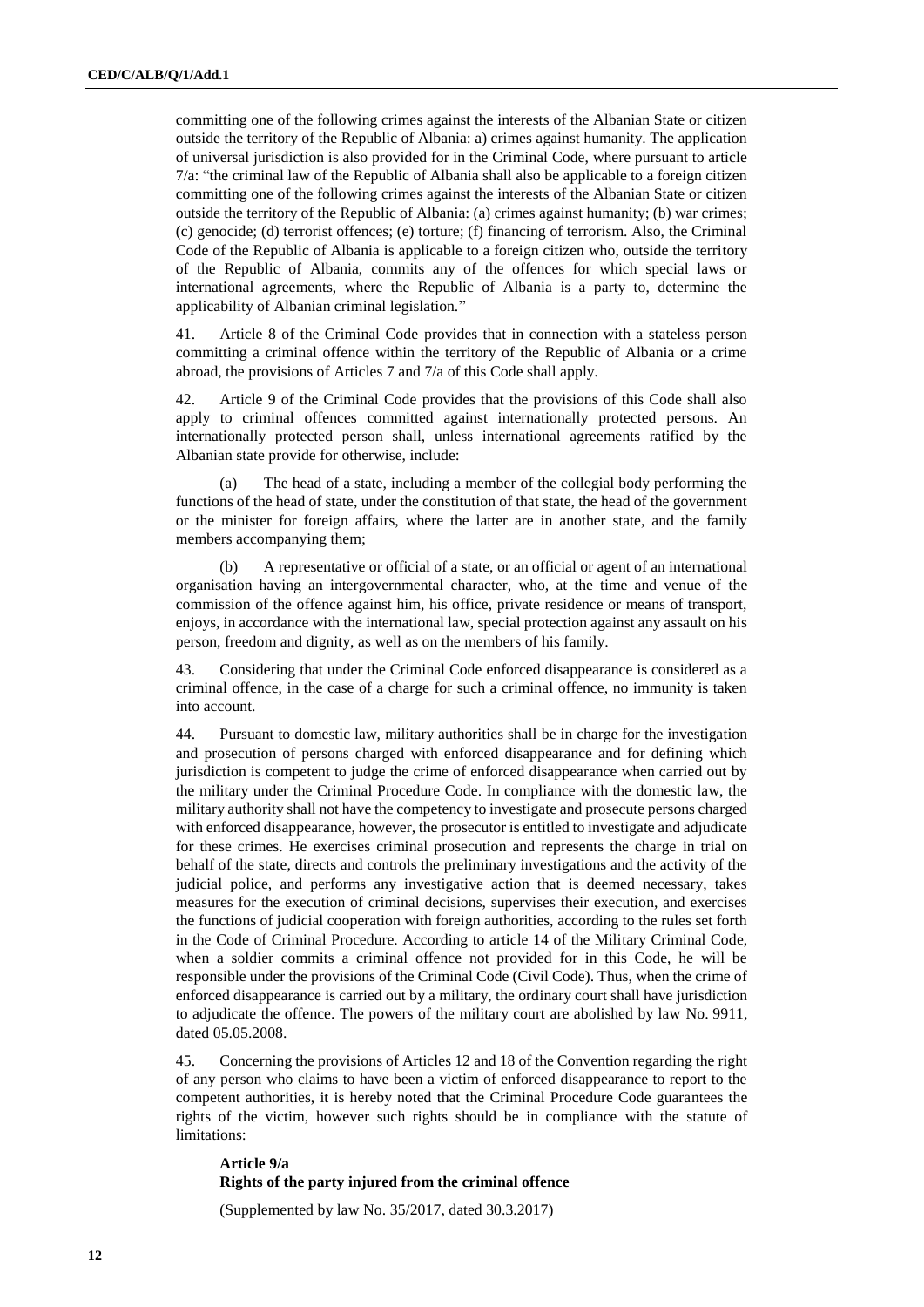1. During the criminal proceeding, the victim has the rights provided by this Code.

2. Public bodies should ensure that victims of the offence are treated with respect for their human dignity and are protected from violation while exercising the rights provided for under this Code.

#### **Article 58**

#### **Rights of the party injured from the criminal offence**

(Added point 3 by law No. 8813, dated 13.6.2002 and amended by Law No. 35/2017, dated 30.3.2017)

(a) To seek the prosecution of the guilty person;

(b) To be provided with medical care, psychological assistance, counselling and other services provided by the authorities, organizations or institutions responsible for assisting the victims of the offence;

Communicate in his/her language and be assisted by an interpreter, sign language interpreter or facilitator of communication for persons speaking and hearing impairments;

(d) To appoint a lawyer and, where appropriate, to benefit from free legal aid, according to the legislation in force;

(e) To request at any time information on the state of the proceedings, as well as to be acquainted with acts of evidence, without prejudice to the principle of confidentiality of investigations;

(f) To request evidence, and to file further requests before the proceeding authority;

(g) To be informed about the arrest of the accused and his release, under the conditions set forth herein;

(h) To be notified of the non-initiation of the proceedings, the dismissal of the case, the commencement and conclusion of the trial;

(i) to file an appeal in court against the decision of the prosecutor to stop the proceedings from starting and against the decision of the prosecutor or the judge of the preliminary hearing session to cease the charge or the case;

(j) To request damage compensation and be accepted as a civil claimant in the criminal process;

(k) To be excluded, under conditions stipulated by law, from the payment of any expenses for obtaining acts and court fees for filing a petition relating to the status of the victim of the offence;

(l) To be summoned to the preliminary hearing session and at the first hearing session;

(m) To be heard by the court, even when none of the parties has requested him/her as a witness;

(n) To exercise other rights provided by this Code.

2. The proceeding body immediately notifies the victim of the rights referred to in paragraph 1 of this article and keeps record of their notification.

3. A victim who has no capacity to act, exercises his/her rights through his or her legal representative or custodian, unless this is not in the victim's interest. In case of discrepancies between the interests of the victim and those of the legal representative or custodian, the court assigns a special custodian, in accordance with the provisions of the Family Code.

4. The heirs of the victim have the rights provided for in paragraphs 1, 2, 3, 4, 5 and 6 of this Article. If the heir of the victim is a minor, he/she is represented by the legal custodian.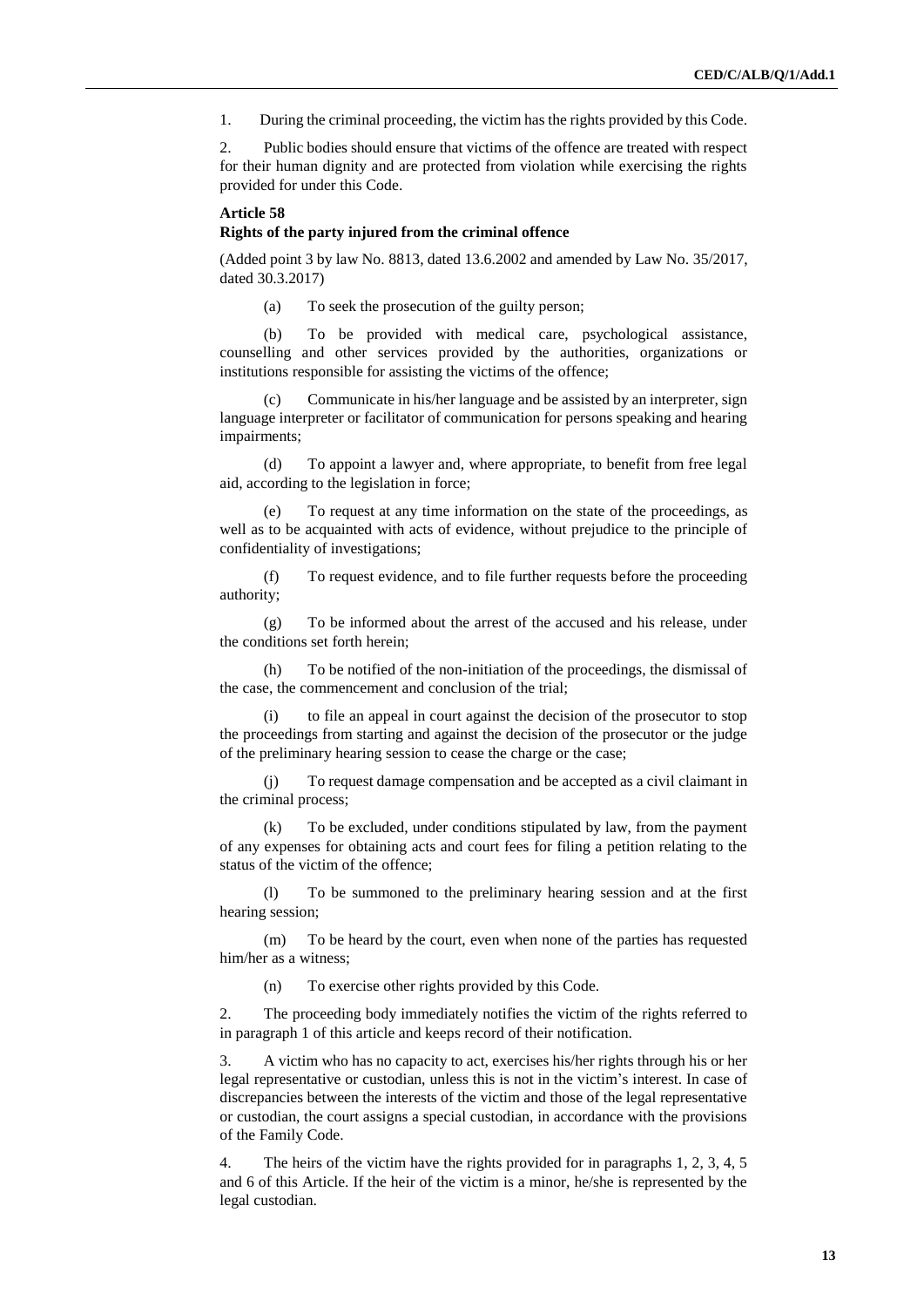## **Article 58/a Rights of the minor injured party**

(Supplemented by law No. 35/2017, dated 30.3.2017)

1. In addition to the rights provided for under Article 58 and other provisions of this Code, as well as special legislation for minors, the minor shall be entitled to:

- (a) Be accompanied by a person trusted by him;
- (b) Preserve the confidentiality of personal data;

(c) Request, through the representative, that the trial takes place without the presence of the public.

2. The proceeding authority should treat the minor victim of the criminal offence, taking into account the age, personality and other circumstances in order to avoid harmful consequences for his/her future development and education.

3. If there is a possibility that the victim is a minor and the age of the victim is unknown, it is presumed that he/she is a minor.

4. The minor victim is questioned without delay by specialized persons for this purpose. Where applicable and appropriate, the conversation shall be recorded by means of audiovisual media, as provided for in this Code.

This registration may be used as evidence in criminal proceedings and assessed together with other evidence, according to the criteria provided for in paragraph 4 of Article 361/a of this Code. When the minor is under the age of 14, the conversation takes place in environments tailored to him.

#### **Article 279/a**

#### **The right of the victim to information**

(Supplemented by law No. 35/2017, dated 30.3.2017)

1. For legitimate reasons, the victim, legal representative or his or her lawyer shall be entitled to request information on the status of the proceedings and to be informed and receive copies of the acts and evidence included in the prosecutor's file.

The prosecutor may refuse the request when:

(a) The interest in maintaining the confidentiality of the investigation exceeds the victim's interest;

- (b) The interests of the defendant exceed the victim's interest;
- (c) The victim has not yet been questioned as a witness.

2. The victim, his legal representative or his/her lawyer shall be entitled to seek information regarding the deployment, continuation, replacement or removal of security measures against the defendant, unless notification of these facts may endanger the life or health of the defendant.

46. Article 18 of the Convention pays major importance to the guarantees provided to the person deprived from his freedom, and the obligation of the authority in charge to document his activity regarding the deprivation of the freedom of a person, therefore the Criminal Procedure Code provides for:

## **Article 34/B**

## **The rights of arrested and detained person**

(Added by Law No. 35/2017, dated 30 March 2017)

1. In addition to the rights provided herein paragraph 1 of Article 34 / a of this Code, the "a", "b", "c", "ç", "d", "dh" and "e" , an arrested person or a detainee is entitled to:

(a) Meet alone with his/her defense counsel before the first interrogation;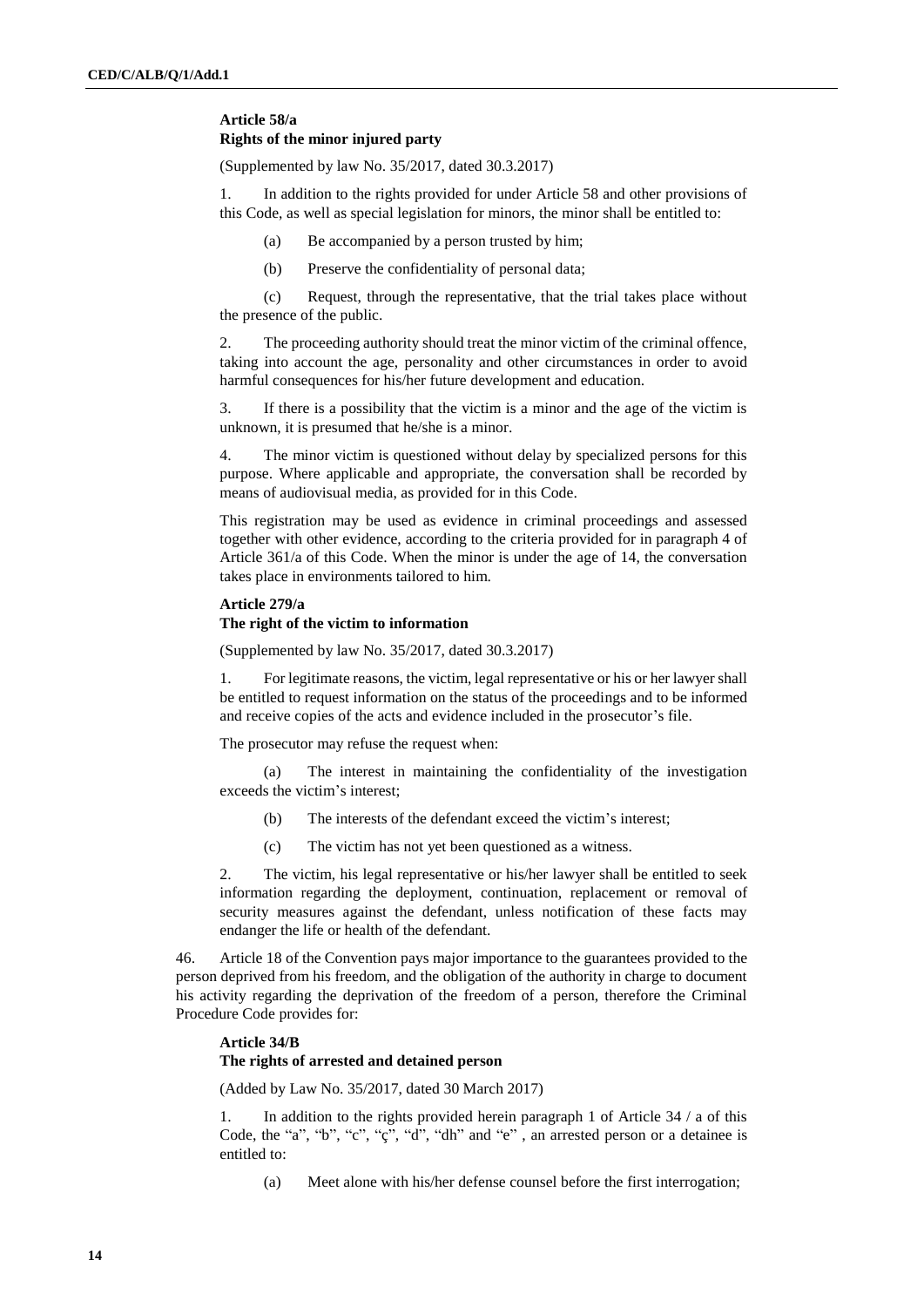(b) To be acquainted with the necessary acts, evidence and reasons for his/her arrest or detention;

(c) Request that a family member or another close relative be immediately informed of his/her arrest. If the arrested or detained is a foreign citizen, he / she shall be entitled to request the consular or diplomatic representation of his country, and if he/she is a stateless person or a refugee, he / she shall be entitled to request that an international organization is informed;

(d) Immediately obtain the necessary medical care.

2. The proceeding authority shall immediately notify the arrested or detained person arrested for the rights provided for in paragraphs "a", "b", "c", "ç", "d", "dh" and "e"1, of Article 34/a of this Code, granting following the signature, the rights card in a written form. The person shall be entitled to hold the rights card.

#### **Functions of the judicial police in cases of arrest or detention**

(Point "1" amended by law No. 8813, dated 13.6.2002) (Added sentence at point 1 and word at point 4, added point 3 and amended point 2 by law no 35/2017, dated 30.3.2017).

1. Judicial police officers and agents who have made an arrest or detention or have taken over the arrested person shall immediately notify the prosecutor's office of the place where the arrest or detention was conducted. They inform the arrested or the detainee that he has no obligation to make a statement and if he/she speaks, whatever he/she says can be used against him at trial. Judicial police officers and agents inform the detainees or arrestees of the right that are entitled to be represented by a defense counsel and immediately notify the defence council or, where appropriate, the attorney appointed by the prosecutor. The date, time and name of the judicial police officer who has conducted the arrest or detainment shall be filed in the database record.

2. Judicial police officers and agents shall immediately inform the arrested or detained person for the reasons of arrest or detention and his / her rights under Article 34/b of this Code, unless this is absolutely impossible due to the circumstances.

3. When an arrested person or a detainee is ill or underage, the prosecutor may order that he/she be kept in custody in his or her residence or other guarded place. When the arrested person or the detained person has not been granted a rights card, it is immediately given to the detention center. If the arrested or detained can not read, the rights letter is read by one of the attendees. This fact is filed in the record by signature.

4. The judicial police, with the consent of the arrested or detained person, must promptly notify the family members. When the arrested or the detainee is a minor, it is an abligation to notify the parent or the child caretaker as well in compliance with the rules of the Juvenile Justice Code apply.

47. Also, the rights and treatment of prisoners are regulated in particular in Law No. 8328, dated 16.4.1998, "On the Rights and Treatment of Prisoners and Detainees", as amended. Law No. 8331/1998 "On the Execution of Penal Decisions", as amended, foresees the conduct of control by the Prosecutor, inter alia, also through the search of direct information and verifications on documents or in the Institution for the Execution of Criminal Decisions in the presence of the respective official person.

48. Article 74/1 of Law No. 8328, dated 16.04.1998 "On the Rights and Treatment of Prisoners and Detainees" amended, provides that "The National Mechanism for the Prevention of Torture, Inhuman or Degrading Treatment or Punishment, which supervises the implementation and enforcement of the law for the protection of human rights" acts as a special structure under the authority of the People's Advocate who presents recommendations to the relevant bodies in order to improve the conditions and treatment of prisoners.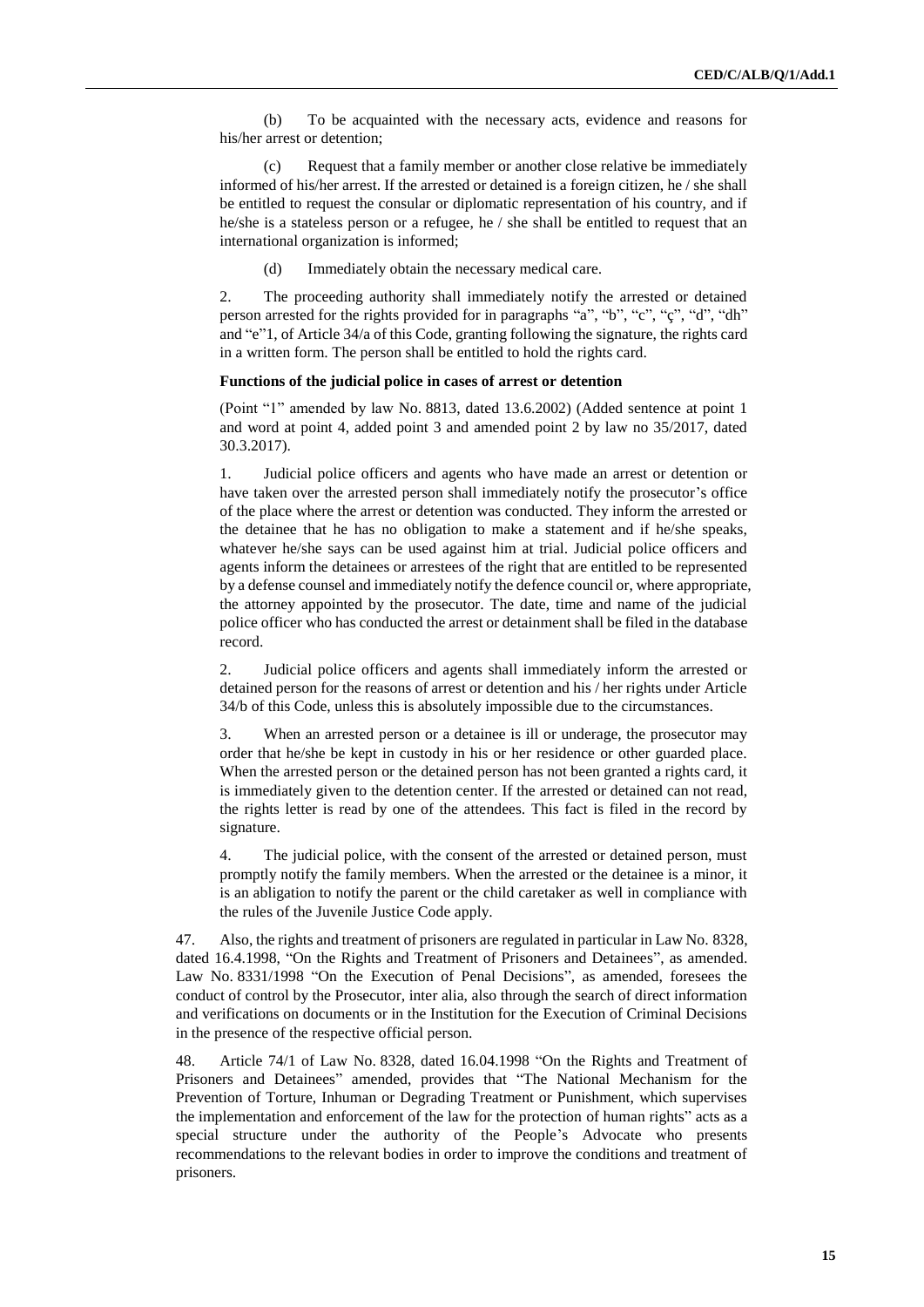49. Also with the Decision of the Council of Ministers No. 437 dated 20.05.2015 was approved the new General Regulation of Prisons. This regulation comes in alignment with the developments in the prison system as part of the justice reform and guarantees respect for the rights and fulfilment of the obligations for the treatment of persons with limited freedom. The provision of special rules to ensure that all records of prisoners are kept and administered in accordance with standard procedures and the provision of personal data protection constitute important aspects of the new General Prison Regulation.

50. If domestic legislation provides for the suspension of duty for state officials after having committed or being involved in committing enforced disappearances, the Law "On Prison Police", Article 42 specifically provides that in cases where a Prison Police officer is under criminal responsibility for a crime, is suspended from the official function until the end of the process. Regarding the question of whether the competent authorities are ex officio investigating cases of enforced disappearance, in compliance with our legislation we can say that the competent authorities ex officio investigate cases of enforced disappearance due to Article 284 of the Criminal Procedure Code which provides that criminal offenses which are prosecuted by appeal, no criminal offense of enforced disappearance is foreseen in the circle of criminal offenses prosecuted, and for this reason, this criminal offense is mainly prosecuted with the prosecutor being informed and the police on their own initiative by reports made by others.

51. As regards Article 10 of the Convention, persons who are foreign nationals who are arrested / detained as suspects or offenders/accomplices for the commission of the offense of "Enforced Disappearance" have been guaranteed and are entitled to the right to have and receive consular assistance. These persons, up to the examination and evaluation of the security measure by the respective court, are held and treated in the premises of the State Police security rooms.

52. In the "Manual of Standard Rules and Procedures for the Treatment and Detention of Arrested/Detained Persons in Police Units", approved by Order No. 763, dated 27.09.2011 of the General Director of State Police in Chapter III, where the rights and obligations of the arrested/detained are determined, the right of foreign nationals such as: "Foreign nationals have the right to contact with representatives of the Diplomatic Representation of their country and, in their absence, with representatives of that State that has assumed the protection of the rights of the respective state.".

53. Also in the obligations that the local and central structures of the State Police have to guarantee the rights of the arrested/detained persons, it is stipulated that "... it is the obligation of the State Police to immediately notify the respective Diplomatic Representation in cases of arrests/detentions of foreign nationals".

54. The Albanian Government in 2016 has undertaken a comprehensive Justice Reform, starting with important amendments to the Constitution (amended by Law No. 76/2016), and continuing with changes throughout the criminal law package. As a result, the position of the Prosecutor of the Albanian Prosecution Office has changed.

55. In this framework, with the entry into force of the new law No. 97/2016 "On the Organization and Functioning of the Prosecutor's Office in the Republic of Albania", the prosecutor exercises functions independently, thereby guaranteeing greater effectiveness and impartiality in investigation and decision-making.

56. The Prosecutor's Office in accordance with the obligations deriving from Articles 12 and 24 of the UN International Convention "On the Protection of All Persons from Enforced Disappearances", when the omitted evidence creates reasonable doubts that a person has been the victim of an enforced disappearance, has the legal obligation to investigate matters mainly.

57. Regarding the competence of the subject matter of investigation and trial in the Albanian legislation, the only criminal prosecution authority is the Prosecutor's Office. On the other hand, no other law enforcement authority other than the Prosecutor's Office, whether military or not, has no power to investigate or adjudicate enforced disappearances. Likewise, there is no case provided by law or by the Constitution that may recognize a given military institution the possibility of obtaining this competence under certain circumstances such as war or state of emergency. We emphasize that the Prosecutor's Office is also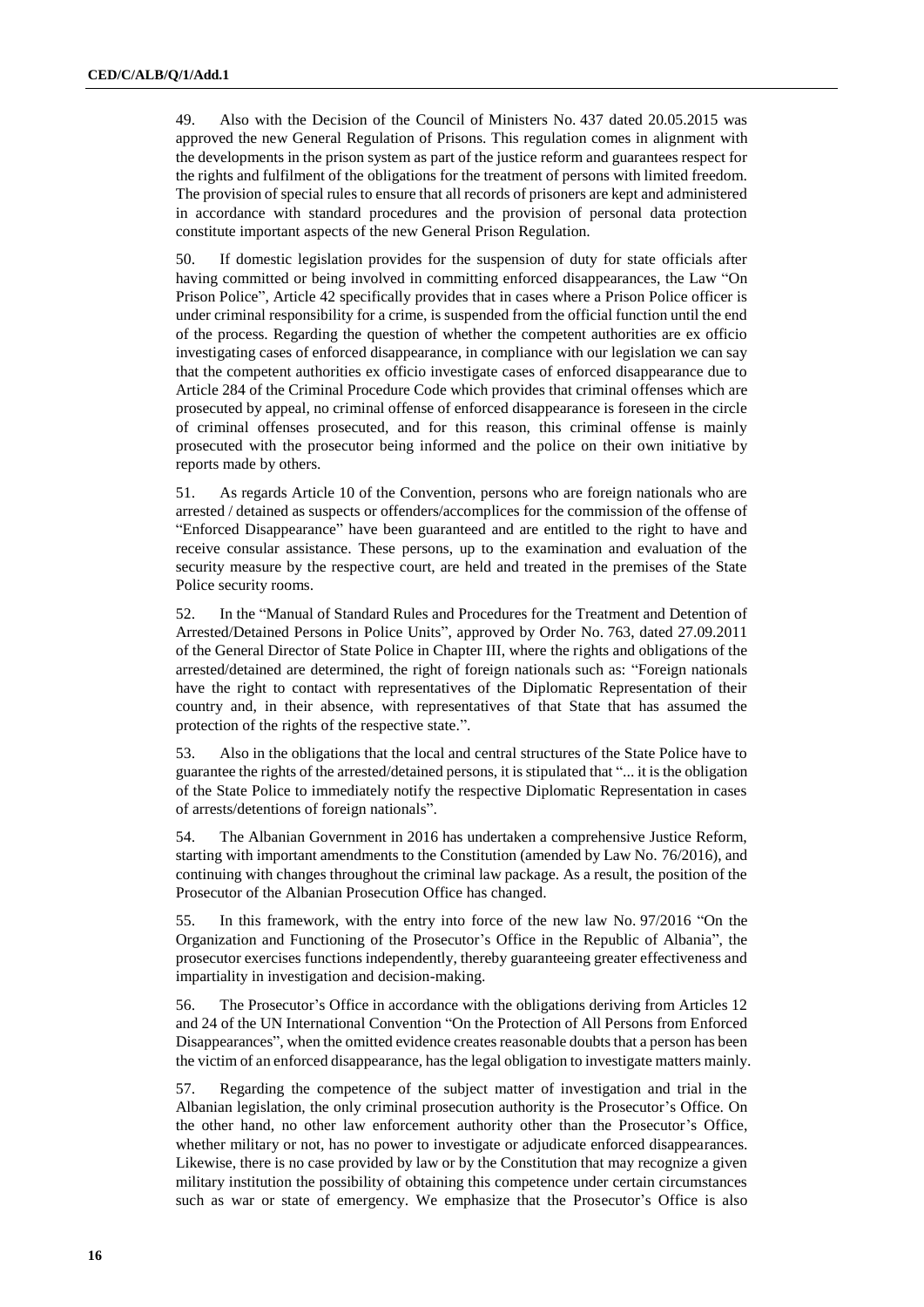competent to review the criminal offenses provided by the Military Penal Code and committed by the military. Regarding paragraph 125 of the Albanian State Report we clarify that the Albanian state is a party to the Council of Europe's Extradition Convention and the two additional protocols since 1998.

58. The Albanian criminal law permits the extradition of perpetrators of the offense of enforced disappearance based on the two conditions provided by Article 11 of the Criminal Code respectively a) the extradition provision in an international agreement where the Albanian state is a party and b) the criminal offence for which the extradition is conducted, is provided both by Albanian and foreign law. Regarding the legal remedies to immediately initiate investigations for cases of enforced disappearances, we clarify that in principle the Prosecution has the obligation to initiate criminal investigations, even on its own initiative, whenever it receives information about the occurrence of a criminal offense, regardless of type. This obligation of the Prosecution extends equally to the offense of enforced disappearances whether it is foreseen under Article 109/c of the Criminal Code, or when it is provided for in Article 74 of the Criminal Code, as part of a crime against humanity. In the case of Article 74 of the Criminal Code, the Prosecution has the obligation to initiate investigations immediately, even by initiative, as in the case of foreign perpetrators or when they are Albanians, as well as in cases whether the offense has occurred outside the territory of Albania even when it has occurred within inside the territory, as this offense is included in universal jurisdiction, as foreseen in Article 7 of the Criminal Code. Regarding the training of prosecutors, currently the General Prosecutor's Office does not have a specific sector or group of prosecutors with specific training on the investigation and prosecution of enforced disappearances. Under the legislation in force, each district-level prosecutor's office is entitled to complete independence in initiating criminal prosecution, including cases of enforced disappearances. Following the reform of the Prosecutor's Office since August 2017, prosecutors are independent in their decision-making in relation to prosecutors of a higher hierarchical status and in principle are entitled to full competence to initiate investigations even to the respective executives. On their part, the higher-level prosecutors no longer possess the power to order the prosecutor to quit the case nor replace it with another prosecutor. These competences actually belong only to the High Council of Prosecution. Regarding the possibility of conduction an investigation in the places where it is suspected that the missing persons are kept, criminal legislation provides for the possibility of the Judicial Police officers carry out searches in urgent cases, without the need for intervention by a judicial authority.

59. Procedures for urgent searches are filed to the prosecutor for validation within 48 hours. Regarding the suspension from duty of the suspected persons involved in an enforced disappearance, the criminal procedure legislation in Article 240 provides for the suspension from duty as a security measure, under the circumstances when the keeping the suspected person in duty endangers and incentivizes the commitment of similar criminal offences or other serious crimes.

#### **Recommendation IV. Measures to Prevent Enforced Disappearances (Articles 16-23)**

60. As regards Article 17 of the Convention, all detained or arrested persons by the judicial police service as suspected or authors/accomplices for the commission of the offense of "enforced disappearance" but also for other offenses committed by Albanian citizens, foreigners or stateless persons, are held and treated in the premises of legally recognized public institutions.

61. Arrested/detained persons, up to the examination and assignment of the security measure by the court organ, are kept in the premises of the security rooms of the Local Police Directorates and Police Commissariats.

62. These premises have been officially presented to the General Prosecutor's Office and Judicial District Prosecutor's Office, the People's Advocate, civil society organizations that protect human rights and in particular to those deprived of their freedom, such as:

- The Albanian Helsinki Committee;
- European Institute of Tirana;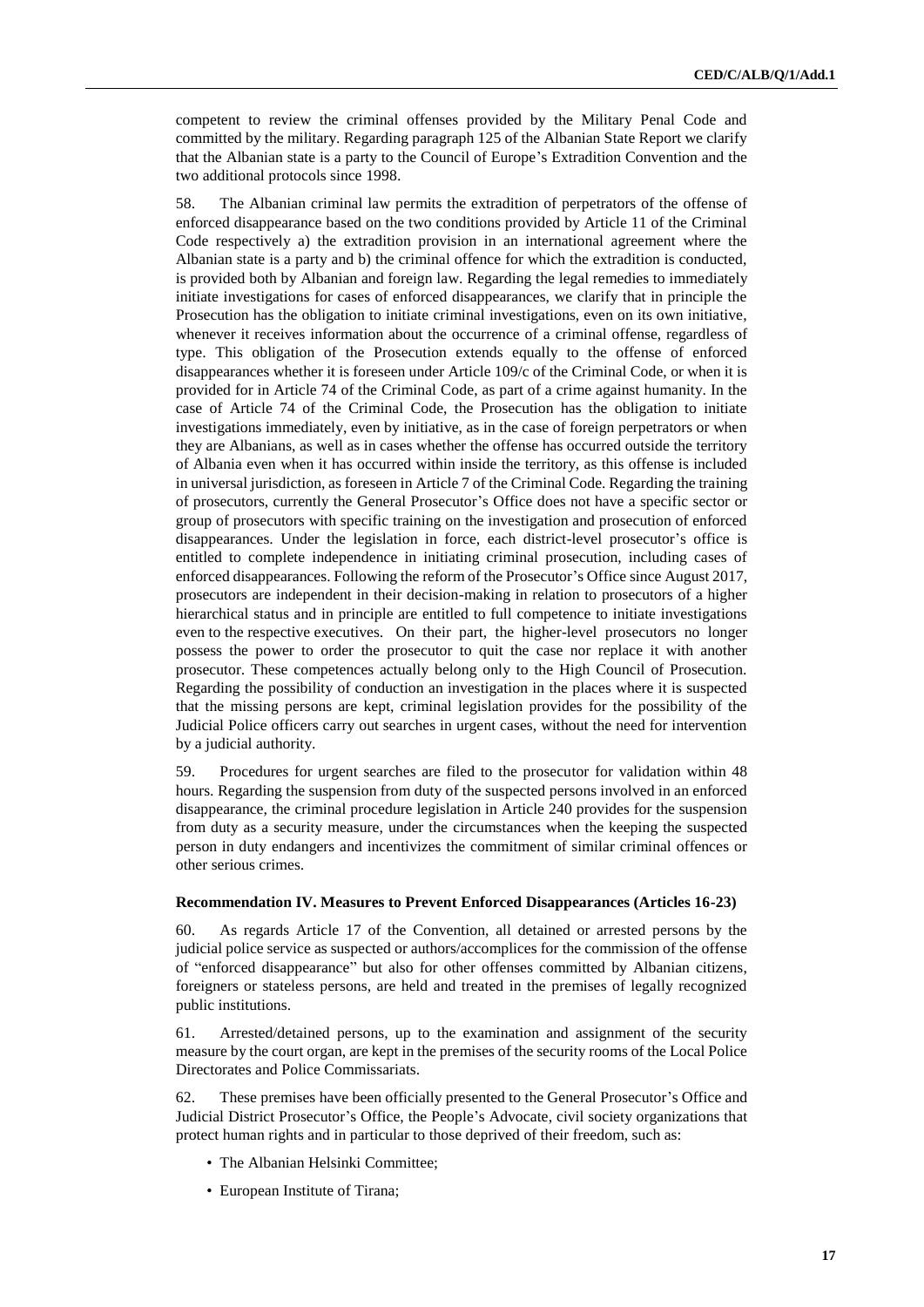- Albanian Rehabilitation Centre for Trauma and Torture;
- Center for Human Rights in Democracy;
- OSCE, PAMECA mission, ICITAP program;
- Committee for the Prevention of Torture and Inhuman or Degrading Treatment (CPT), etc.

63. After the imposition of the security measure "Arrest in prison" the arrested/detainees are transferred to the Institutions of Criminal Decisions Executions subordinate to the Ministry of Justicy. The Constitution of the Republic, the Criminal Procedure Code, the Law "On State Police" have defined and guaranteed the legal rights of persons deprived of their freedom such as:

- Choice of attorney and protection;
- Providing visits / controls and medical assistance;
- Notifying and informing these persons of their rights;
- Notifying and alerting family members, relative or other person chosen by him;
- Notification and informing the diplomatic representation of the state belonging to the arrested/detained citizen and allowing meetings with the latter;
- Submission of requests/complaints from persons deprived of their freedom in the police premises.

64. At the very first moments of deprivation of freedom (arrest/detention), judicial police officers communicate to the person that he/she is entitled to the right to be represented by a lawyer and not to speak without his presence, and if he/she speaks, the statements shall be used against him/her in court, etc. Defense attorneys are provided the conditions to be present during the arrest/detention as well as to meet at any time with their clients in the premises of the security rooms without the presence of other persons.

65. The right to be visited and examined by a doctor is realized and continues to be implemented in practice, where immediately after the arrest or detention, but no later than 12 hours, these persons are subject to medical check-ups and visits of the medical staff of the local police directorates, despite the fact that the person might not suffer from any illness and does not need medical help.

66. Carrying out these medical examinations is recorded in the relevant files. Sanctioning, realization in practice and procedures for guaranteeing and providing medical care are set out in the "Procedures Manual on the Treatment and Security of Arrested/Detained Persons in Police Units", approved by Order No. 763, dated 27.11.2011, of the General Director of State Police.

67. Domestic Legislation (Law on State Police and Criminal Procedure Code) and the aforementioned Manual have determined that the notification of family or a person selected by the arrested/detainee, who is a minor for the country and the situation in which is involved is compulsory, and for other adult persons, according to their choice. Also, for foreign nationals, the Ministry for Europe and Foreign Affairs and the relevant Diplomatic Representation are immediately informed. The premises of the State Police security rooms have been and remain the subject of inspections/visits of the People´s Advocate, civil society organizations that protect human rights, the Prosecutor's Office as the investigating authority, as well as many other organizations EC and UN, for the protection of human rights.

68. State Police has enabled local government institutions, NGOs/NPOs and international organizations to carry out continuous visits and inspections, to the premises where these persons are kept and treated, to the treatment provided to them, to the fulfilment of the conditions and to the respect of the rights provided by law.

69. Serving this purpose, several joint-initiative agreements with NGOs/NPOs have been drafted and signed:

• Cooperation Agreement between the State Police and the European Institute of Tirana;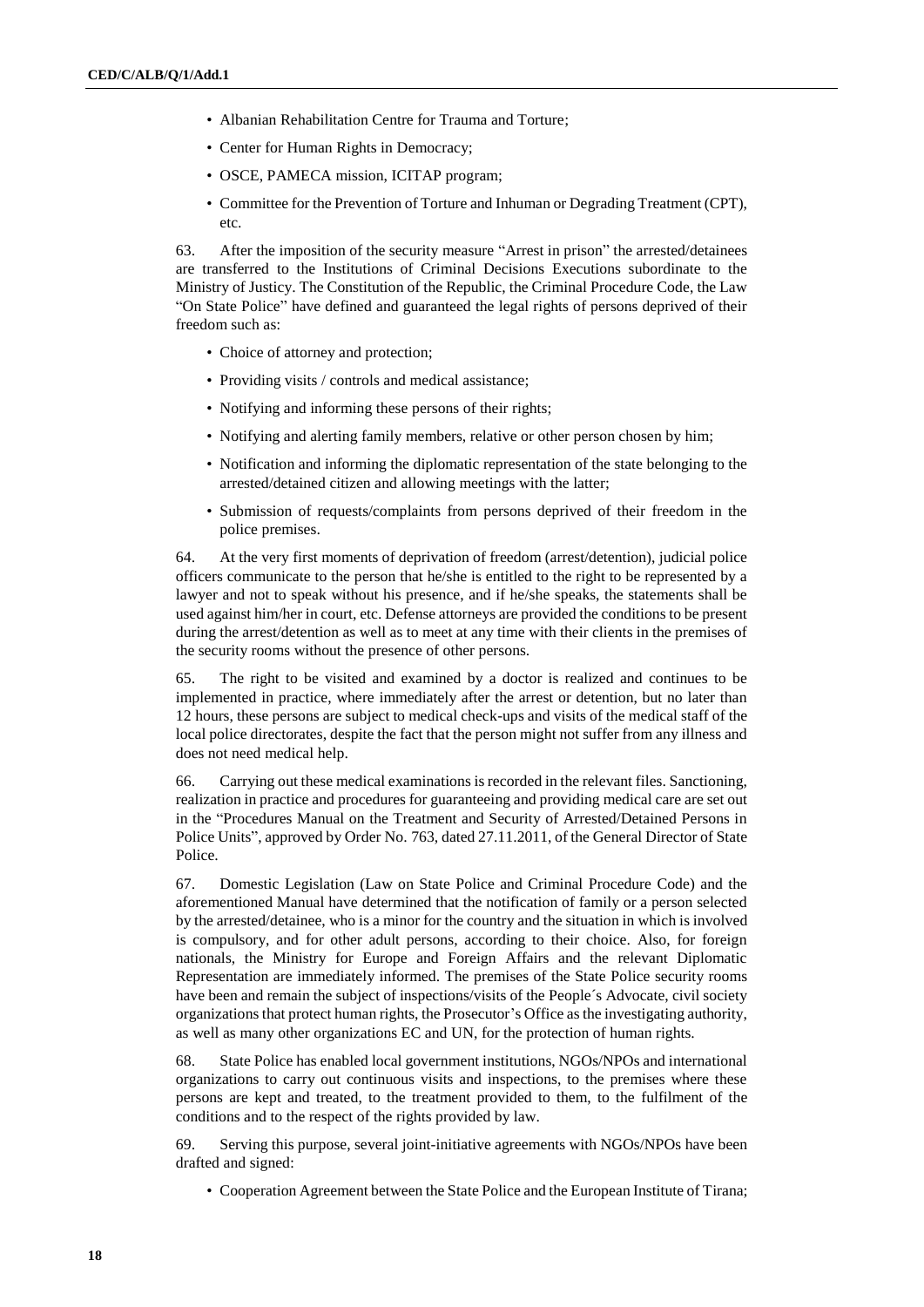- Cooperation Agreement between the State Police and the Albanian Helsinki Committee;
- Cooperation Agreement between the Albanian Rehabilitation Center for Trauma and Torture;
- Cooperation Agreement between the State Police and the Center for Human Rights in Democracy.

70. State Police, by order No. 158, dated 12.04.2012, "On Reforming the Registries of Data Recording for Escorted Persons, in Police Directorates and Police Commissariats", has produced and put in place special registers for the provision and reporting of data for arrested/detained persons in security rooms.

71. These registers are filed in the police archive/registries, administered by the personnel responsible for handling such persons, and after completion/filling-in, this register is kept in storage according to the rules and procedures for this purpose.

72. Based on the requirements of Article 103 "On the data of escorted, arrested and detained citizens" of the Law "On the State Police", by special order of the General Director of Police was created and put into operation the Electronic Registry (ADAM system). This register is used for data entry for escorted, arrested and detained persons, which has been operating in all local police units since 2010. The information on these persons is filed/recorded and registered, beginning from the moment of deprivation of freedom, the actions carried out in the security rooms, the health service provided, the meetings with the lawyer, the meetings and the visits made by the representative the People's Advocate or NGO/NPO, the security measure assigned by the court and transferring it to the IECD (Institution of Execution of Criminal Decisions).

73. As regards Article 18 of the Convention, the Code of Criminal Procedure as well as the "Manual of Standards Rules and Procedures for the Treatment and Detention of Arrested/Detained Persons in Police Units" have defined and guaranteed the right, that the person shall be informed to the rights entitled at the beginning of the deprivation of freedom.

74. For this purpose, with a special order of the General Director of State Police, a written format for the rights of the arrested/detained persons has been formatted, produced and implemented, which is conceived in the form of a statement, which shall be given to the person at the time of arrest/detention, which, after being informed, it signed in two copies.

75. One copy is kept by the arrested/detained person and the other is administered by the police personnel responsible for the security rooms. Also, family members, relatives or other persons designated by the arrested/detainees are informed about the whereabouts of the person, their state of health, the assistance they have received with a lawyer, and so on.

76. Likewise, the defence lawyer is introduced with all the procedural acts that are administered in the files of criminal proceedings, conducts meetings and talks with the client (the arrested/detained person) at any time and without the presence of other persons. The Penal Code of the Republic of Albania has foreseen, among other things the "torture" as a criminal offense, which is related to the acts and inactions committed by officials and representatives of the law to obtain information and data on various criminal offenses, through the practice of violence, mistreatment and torture. The State Police Institution, through its administrative acts producing and monitoring continuously all State Police Officials, to perform their duty in accordance with the law, not to use physical force outside the foreseen legal conditions and procedures, categorically prohibiting the exercise physical/psychological violence or other physical mistreatment, to persons to obtain data, information and statements relating to the commission or not of various criminal offenses.

77. An important innovation in the reform of the justice system is the introduction into the criminal procedural law of the Victim concept. Thus, with the amendments of the Criminal Procedure Code, the position of the victim is regulated and improved. Article 9/c of the Criminal Code (Amended by Law 35/2017) provides that public institutions should ensure that victims of the offense are treated with respect for their human dignity and protected from re-injury during the exercise of their rights provided by this Code.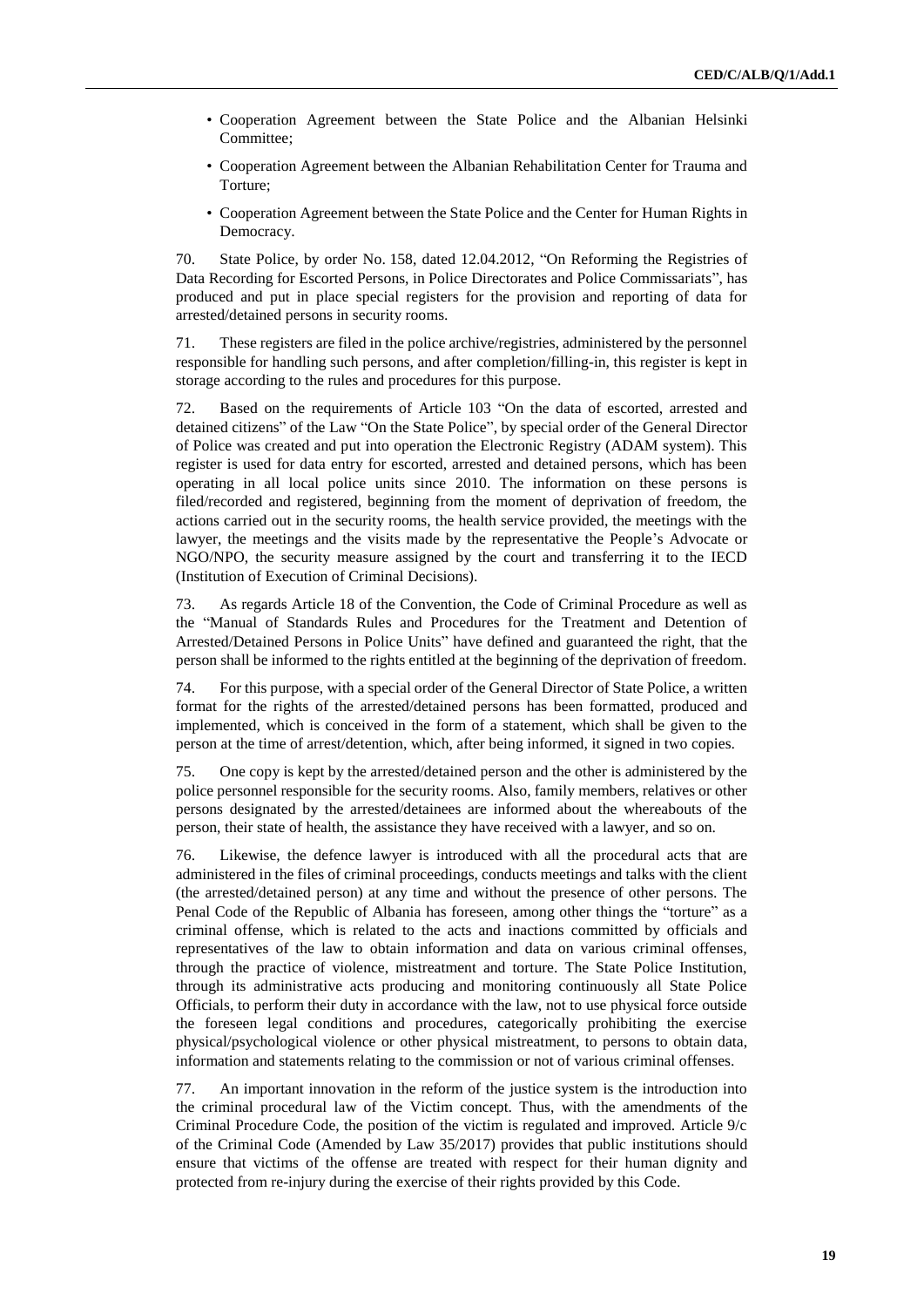78. Further on, Articles 58 and following of the Criminal Procedure Code provide for a number of procedural and substantive rights that can be practiced by the victims of crime. Also, on 01.01.2018, the "Juvenile Justice Code" enters into force, which complements the legal framework in accordance with the UN Conventions and aims to guarantee other international standards and norms aimed, inter alia, protection of juvenile crime victims. Regarding protective measures for witnesses, the special legislation provides for cases and concrete means of protection. In these cases, in principle are included the witnesses of enforced disappearances, because protective measures for witnesses are related to serious criminal offences involving also the enforced disappearances.

79. The General Directorate of Prisons is the institution responsible for organizing, directing and controlling the execution of penal decisions by imprisonment and with an "arrest in prison" security measure throughout the prison system.

80. The Institution takes appropriate measures to respect the rules regarding the organization and functioning of the Institutions of Execution of Criminal Decisions (IECD), in accordance with national and international human rights standards. All data of persons deprived of their freedom are compiled and registered in a regular and up-to-date manner. The Jurisdictional and Record Sector in IECD has the primary responsibility for the regular updating, compilation and storage of prisoner records as well as their registration. Article 11 of the General Regulation of Prisons approved by the Decision of the Council of Ministers No. 437 dated 20.05.2015, stipulates that with the appearance of detainees or the convicted in the institution of execution of criminal decisions, the respective employees verify the identity and accuracy of his documentation. When the identity and documentation is correct, the minutes of the reception of detainees or convicts, accompanying documents and personal belongings are drafted. The record shall indicate the date and time of acceptance. In cases where doubts arise about the identity of detainees or convicted or resulting in discrepancies in the documentation, the judicial police officer and the prosecutor who has ordered the execution of the final criminal decision are immediately notified.

81. The staff in charge of the institution registers the detainees or convicted persons in the basic register. Article 17 of the General Regulation of Prisons provides for the establishment of the Preliminary Register of Detainees and Prisoners, which includes the elements provided for in Article 17, paragraph 3 of the Convention. In each IECD is kept a basic register of detainees and prisoners in which the following data:

- Complete information on the identity of detainees or convicted (name, father, surname, date of birth, birthplace, place of residence, relatives with whom he/she may communicate, etc.);
- Information regarding the criminal offense (the criminal offense committed, punishment sentence, the court that issued the decision, the number and date of the decision, the date of the arrest, the place where the arrest was made, the date and order of the prosecutor for the execution of the decision, later that changes the previous decision or brings consequences to its execution, any amnesty, forgiveness, etc.);
- Date, time of acceptance and release. In case of death detainees or convicted persons shall state in the basic register of detainees or convicted the date, the place and time of death, the cause of death, the copy of the act of death and the person or authority to whom the body is delivered.

82. Pursuant to the General Regulation of Prisons, the following registers are opened: (a) The basic register of convicted; (b) The basic register of detainees; (c) Personal file of the prisoner; (d) psycho-social dossier; (e) Health record; (f) Register of Claims-Complaints; (g) The Register of Disciplinary Measures; (h) Register of pre-release relief; (i) Register of prisoners' permits; (j) Register of serious events; (k) Register of decrease of sentence; (l) Register of medical visits; (m) 24 hour activity Register; (n) Employment Register.

83. During this period, there have been no cases of non-registration of persons deprived of their freedom in the basic registers of prisoners. Inspections are carried out by the General Directorate for verifying the completion of the legal files of prisoners. Additionally, multidisciplinary staff training including issues of legal enforcement aspects in the IECD is conducted by the prison directorate.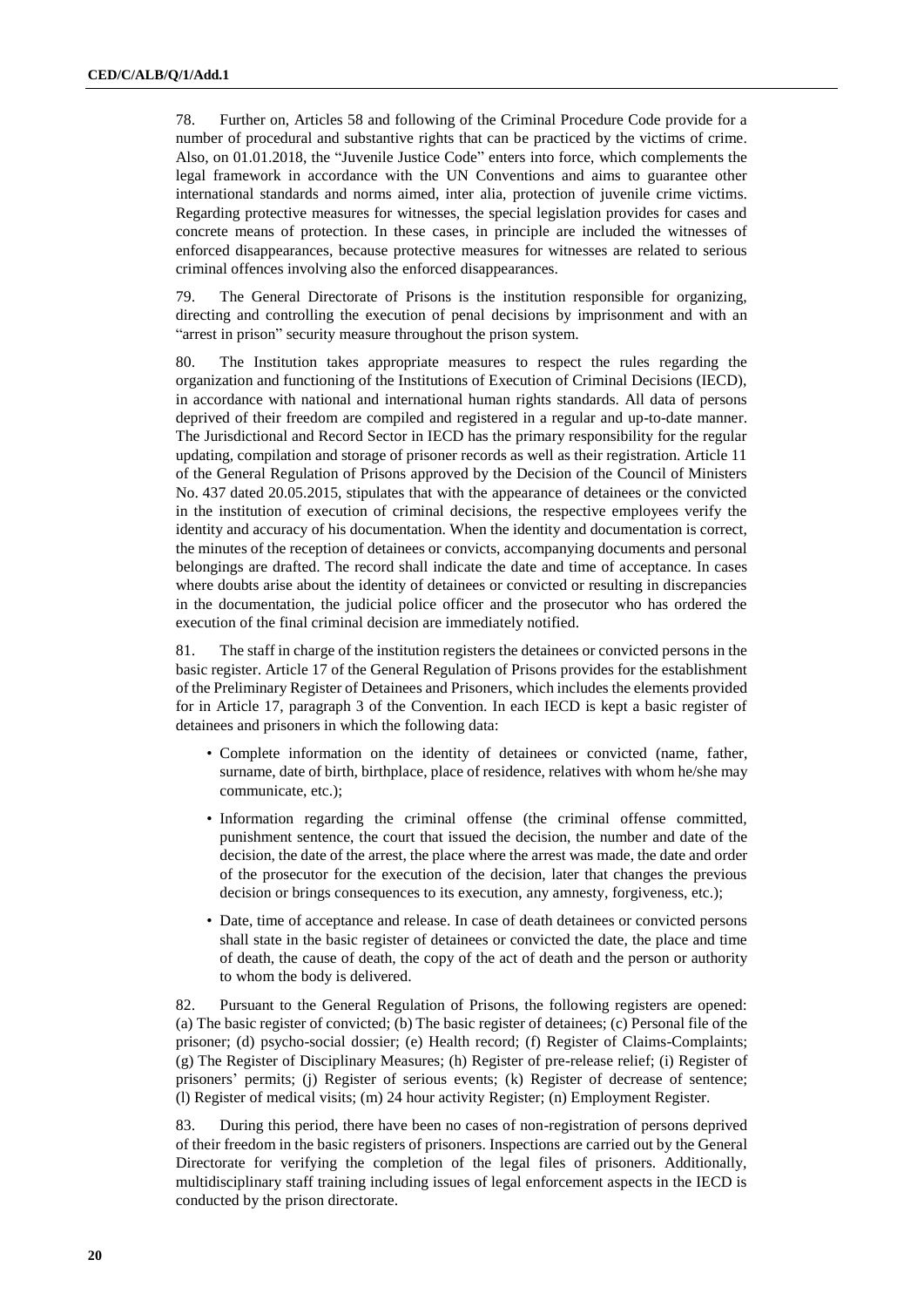84. The handling of personal data in the prison system is carried out according to the provisions of Law No. 9887, dated 10 March 2008 "On the protection of personal data". The new General Regulation of Prisons adopted in 2015 aimed to improve the rights of prisoners and detainees in terms of guaranteeing the protection, preservation and security of personal data. Article 18 of the General Regulation of Prisons provides that the staff of the General Directorate of Prisons and Prisons shall apply the applicable legislation on the protection of personal data, including the decisions or instructions of the Commissioner for the Protection of Personal Data in order to achieve of an adequate security level when processing personal data of detainees or convicted through the use of work tools. The act or inaction, contrary to this provision, constitutes a disciplinary breach and is punishable under the applicable legislation governing the employment relationship of the staff.

85. Article 19 of the General Regulation of Prisons provides that personal data concerning detainees and convicted should be administered in accordance with legal requirements and may be known to the Minister of Justice, the Director General of Prisons, the Director of Police, the Director IECD, the Authority of Safety and Security and any other authority in accordance with the legislation in force or by persons authorized by them. Persons who, during the exercise of their functions, are made aware of personal data, are obliged to retain and not disclose this information upon termination of duty. These data may be issued only in cases provided for by law.

86. Personal data for each convicted person is administered in certified and approved registers. A detainee or a convicted person or a person authorized by him may request the Director of the IECD to be informed to his or her personal data by declaring to the Director the cause and type of information he/she needs. The Director of the IECD should ensure that the information provided does not relate to a detainee or other convicted person. If the information is required by a third person, the prior written consent of the detainees or convicted person must be obtained prior to giving it, unless otherwise provided by the applicable legal provisions. For the witnesses and collaborators of justice, the applicable legislation applies to the administration of their personal data. Detainees and convicted are entitled to the right to make requests and make complaints about law enforcement and internal rules. Article 49 and 50 of Law No. 8328, dated 16.4.1998 "On the Rights and Treatment of Detainees and Prisoners", as amended, provides for the right to submit written or verbal applications or complaints to the staff of the institution, the General Directorate of Prisons, the Minister of Justice, the People's Advocate, international organizations, local and foreign NGOs, the court of execution of the criminal decision, the prosecutor at the judicial district court, and other persons visiting the institution, according to Article 43 this law. After having been registered in a separate register, the claims or complaints are submitted to the director of the institution, who charges the relevant employee for the solution and return of the response to the detainees and convicted persons. Each institution maintains and updates the register of requests or appeals to prisoners and detainees, in written and electronic form. The format and contents of the registry, as well as the procedure for returning the response, are set out in the General Regulation of Prisons. The competent authorities shall review the complaints and requests as soon as possible, but no later than one month after their submission, except when there are special deadlines with special provisions. The prisoner has the right to complain to the highest instances of the prison system and, when this complaint is not resolved in an administrative way or by a given decision, the prisoner may address to the court of the place where the institution is located. Law No. 114/2014 "On Human Rights" provides for sanctions for public state institutions in the case of refusal to provide information without justified motivation.

87. The Republic of Albania has ratified a number of international acts to ensure the prohibition of torture, punishment or other cruel, inhuman or degrading treatment, Law No. 9453, dated 15.12.2005 "On the ratification of Protocol No. 14 of the Convention for the Protection of Human Rights and Fundamental Freedoms"; Law No. 9094, dated 03.07.2003 "On the ratification of the Optional Protocol to the Convention against Torture and Other Cruel, Inhuman or Degrading Treatment or Punishment". Also, a number of legislative, administrative and judicial measures are in place to guarantee the prohibition of torture, punishment or other cruel, inhuman or degrading treatment, as provided in the Constitution of the Republic of Albania (Article 15, Article 18, Article 25, Article 26, Article 27, Article 28, Article 43, Article 48). Article 5 of the Code of Criminal Procedure of the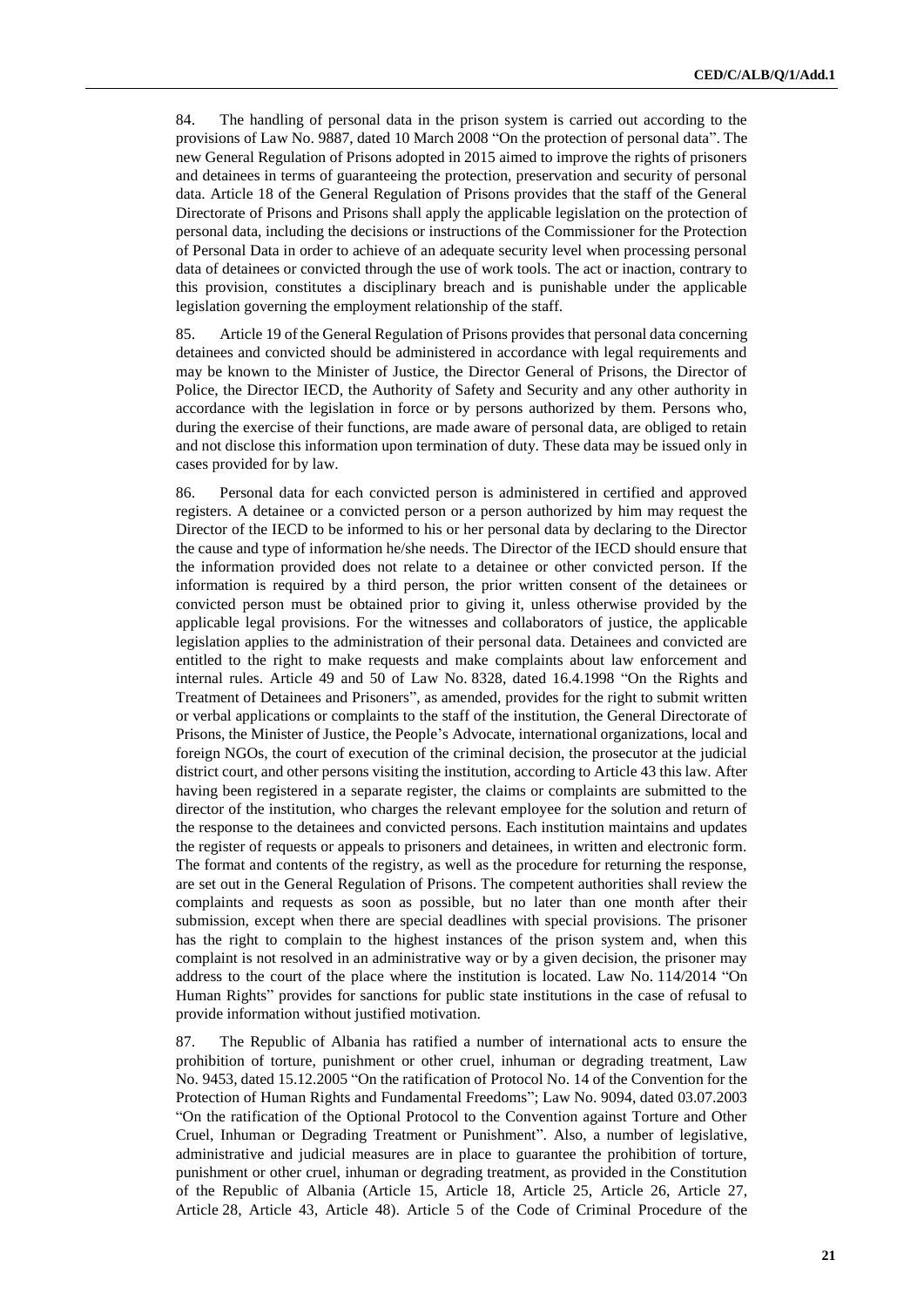Republic of Albania states: "No one shall be subjected to torture, punishment or humiliating treatment." By law No. 9397, dated 12.05.2005 "On the internal control service in the prison system", amended, is established and functions the internal prison service. Law No. 8331/1998 "On the Execution of Penal Decisions", as amended, foresees the conduct of the Prosecutor's control, inter alia, also through the search of direct information and verifications on the verification of cases and appeals for denigrating treatment.

88. The People's Advocate Institution is guided by the principles of impartiality, confidentiality, professionalism and independence exercises its activity in the protection of human rights and freedoms provided for in constitutional provisions and laws and is entitled to make recommendations and to propose measures when there are cases of violation of human rights and freedoms by the public administration.

89. We have information about the victim's right to receive compensation and to be promptly and fairly remedied, the Criminal Procedure Code provides that the victim of a criminal offense has the right to seek compensation for the damage and to be accepted as a civil claimant in criminal proceedings (Article 58 letter g).

90. We have information about the victim's right to receive compensation and to be promptly and fairly indemnified, the Criminal Procedure Code provides that the victim of a criminal offense is entitled to seek compensation for the damage and to be accepted as a civil claimant in criminal proceedings (Article 58 letter g).

91. Regarding the point where the Criminal Code provides for the prohibition of deportation, surrender, restitution or extradition, one of the cases provided for in Article 11 of the Criminal Code when extradition is not permitted, we bring the provision of Article 11 (c), according to which extradition permitted when there is reason to suspect that the wanted person to be extradited will be persecuted, punished or sought for reasons of his political, religious, national, racial or ethnic convictions.

92. Regarding the information required if law No. 121/2014 "On the Right to Asylum in the Republic of Albania" explicitly mentions the risk of being subjected to enforced disappearance as a basis for non-refoulement, we can say that the provision of this law is in alignement with the convention because this the law explicitly provides the principle of nonrefoulement as follows:

### **Article 6 Principle of Non-Refoulement**

1. The Republic of Albania recognizes and respects the obligation of the authorities not to return, extradite or expel from its territory persons who have benefited or requested the right of asylum or other forms of protection in these cases:

(c) In a country where there are reasons to believe that asylum seeker may be in danger of being subjected to enforced disappearance.

## **Article 9 Safe Third Country**

The implementation of the safe third country concept is only carried out when the competent authorities have established the reasonable conviction that the asylumseeker shall be treated in the third country in accordance with the following principles:

Prohibition of expulsion if the right to prohibition from torture and inhuman or degrading treatment is violated and the right not to be subject to enforced disappearance as defined by international law;

93. Regarding the information required by letter b of point 15 of this report, if it is possible to appeal for a deportation, return, and surrender or extradition decision and, if so, which procedures are applicable and if they have suspensive effect, after consultation with the relevant legal framework can bring the provisions of these articles of the Criminal Procedure Code:

- Article 494 concerning the temporary application of coercive measures;
- Article 495 concerning arrest by police and the rights of the person;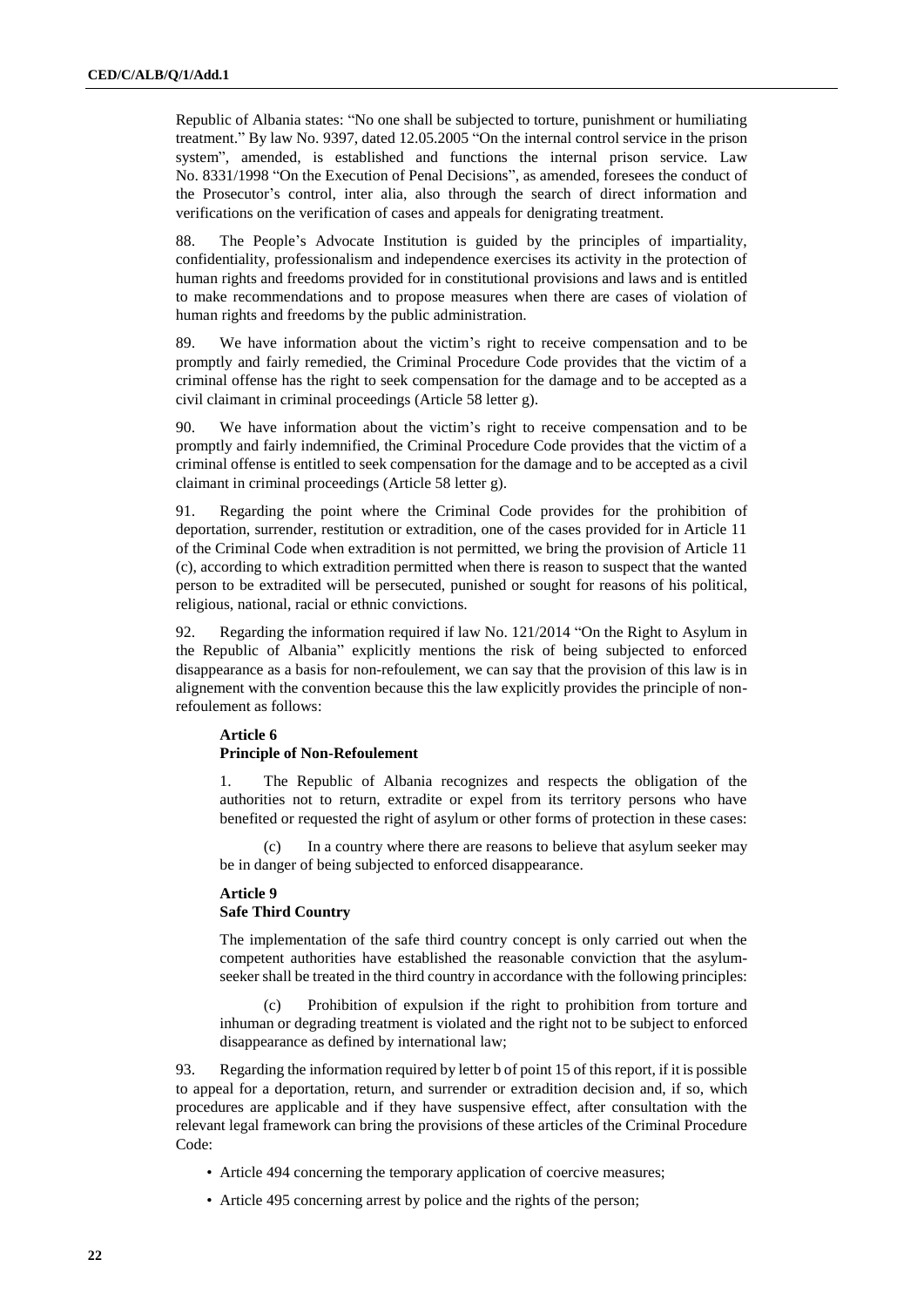- Article 496 relating to the hearing of the person against whom a disciplinary measure has been imposed by the court;
- Article 497 regarding the examination of the request for extradition;
- Article 498 relating to the decision of a court and the right of a person to appeal the court decision to the court of appeal within 10 days.
- 94. The Criminal Code:

## **Article 110 Unlawful detention**

Unlawful detention of a person constitutes criminal contravention and is punishable by fine or imprisonment of up to one year.

When this act is accompanied by severe physical suffering, committed in complicity against several persons or more than once, is punished by imprisonment of from three to seven years.

This article has a general subject, not necessarily this offence is carried out by a public official. This article covers any deprivation of liberty committed by individuals/natural persons, without the need for such persons to act as part of state bodies or to perform public functions.

Also, as mentioned in paragraph 148 of the report, there is no specific provision in the Criminal Code regarding the illegal prohibition, hence this is largely a general provision. The Criminal Procedure Code contains provisions regarding the time of detention in accordance with the criminal offense committed.

#### **Article 263 Pre-detention term**

1. Pre-detention shall be void if the following terms have expired since the beginning of its application, without the submission of the acts to the court:

(a) Three months, in case of criminal offence proceedings;

(b) Six months, in case of proceedings for crimes that are sentenced to a maximum of ten years of imprisonment;

(c) Twelve months, in case of proceedings for crimes that are sentenced to a maximum of not less than ten years of imprisonment or life imprisonment.

Pre-detention shall be void if, from the day of submission of the acts to the court, the following terms have expired, without the first instance conviction decision being rendered:

(a) Two months in case of proceedings for criminal offence;

(b) Nine months, in case of proceedings for crimes sentenced to a maximum of ten years of imprisonment;

(c) Twelve months, in case of proceedings for crimes that are sentenced to a maximum of not less than ten years of imprisonment or life imprisonment.

3. Pre-detention shall be void if, from the day of the first instance conviction decision, the following terms have expired, without the sentence in the Court of Appeal being rendered:

(a) Two months, in case of proceedings for criminal offence;

(b) Six months, in case of proceedings for crimes that are sentenced to a maximum of ten years of imprisonment;

(c) Nine months, in case of proceedings for crimes sentenced to a maximum of ten years of imprisonment.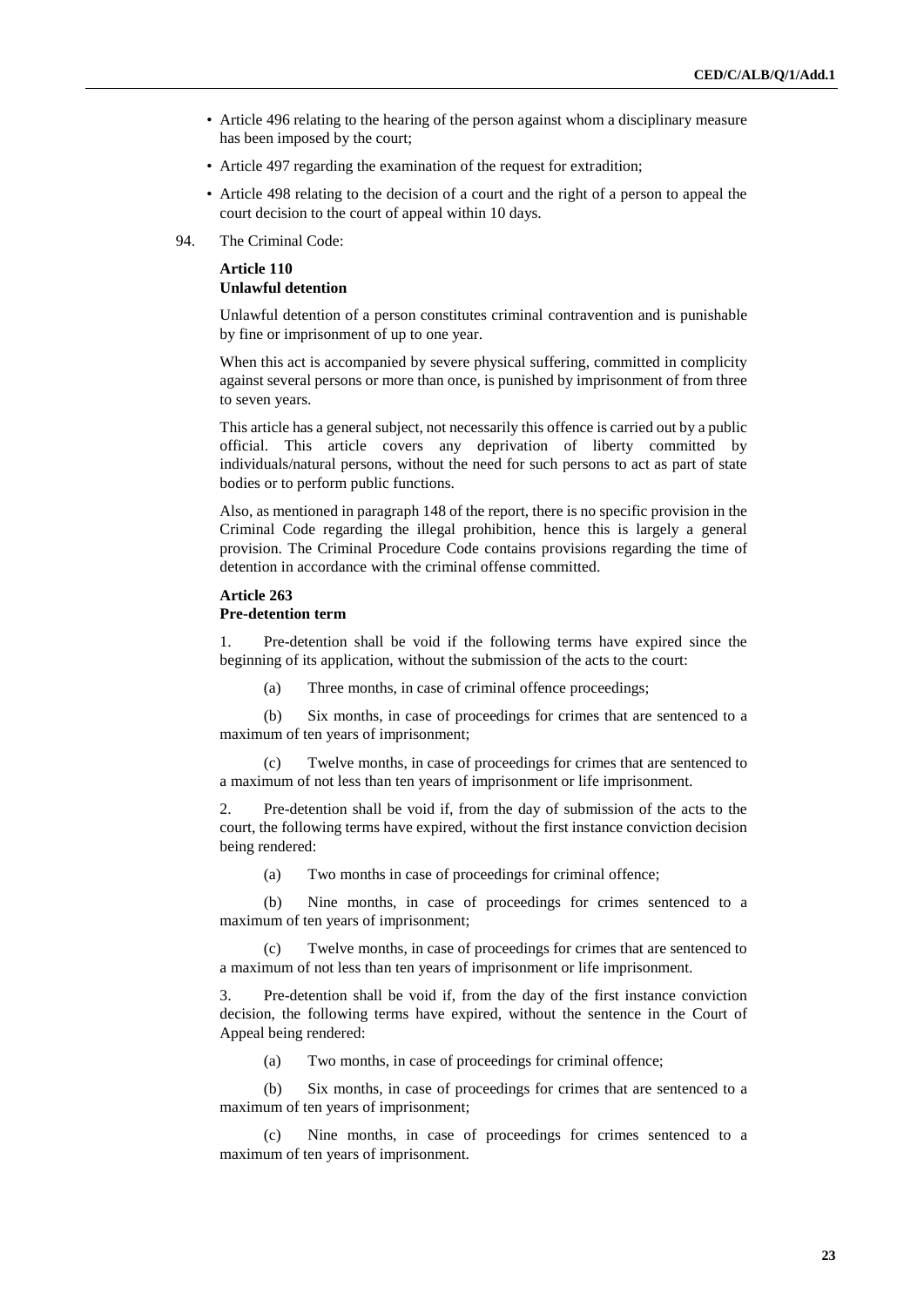4. In the event when a decision is refused by the Supreme Court and the case is referred to the Court of First Instance or Court of Appeal, and when the decision is refused by the Court of Appeal and sent to the Court of First Instance, from the day when the decision of the Supreme Court of the Appeal Court, the provided deadlines shall resume for each degree of proceeding.

5. In the event of escape of the pre-detained defendant, the term shall start from the moment he/she is detained again.

6. The total duration of the pre-detention, taking into account the extension provided for in Article 264, paragraph 2, may not exceed the following terms:

(a) Ten months, in case of proceedings for criminal offence;

(b) Two years, in case of proceedings for crimes punishable to a maximum of ten years of imprisonment;

(c) Three years, in case of proceedings for crimes punishable by a maximum of not less than ten years of imprisonment or life imprisonment.

7. When, at the end of the pre-detention period, the prosecutor communicates to the defendant a new charge for which longer period of detention compared to the first charge is provided, he shall require the court to designate a new term of pre-detention period. The court decides in court trial after hearing the parties.

8. When the new charge relates to a new fact not known at the beginning of the proceedings, the court sets a new deadline which starts to be counted from the beginning, whereas when there are changes only to the legal qualification of the criminal offence, the court sets the measure of insurance and the beginning of calculation of the term shall be the previous one.

### **Article 268 of the Code of Criminal Procedure Application requirements**

1. One who is acquitted by a final decision, has the right to be compensated for the time served under pre-detention, except in cases when it is proved that the wrong decision or non discovery in due time of the unknown fact, is caused, wholly or in part, by him.

2. The same right applies also to a convicted person, who has been under predetention, when it is proved by a final decision that the decision which assigned the remand order, is issued without complying when the requirements provided for under articles 228 and 229.3.

95. Likewise, Law No. 9381 dated on 28 April 2005 "On the Compensation of Unjust Imprisonment" provides for detailed rules concerning the cases of benefit and compensation for unjust imprisonment, including the house arrest, the term and the way of its calculation, as well as the procedures for seeking, paying and compensating unjust imprisonment. This law provides that a person who has been declared innocent or for whom the case has been dismissed by a final decision of the court or prosecutor's office, or is held in prison beyond the time stipulated in the sentence, shall be entitled to compensation for the injustice claimed. With regard to immediate notification, access to the lawyer, notification of family members in cases of deprivation of liberty, the amended Criminal Procedure Code provides for all the rights of the arrested and detained person under Article 34(b) (mentioned above).

96. Regarding the measures taken to ensure that all data of persons deprived of their liberty have been compiled with and kept in a regular and up-to-date manner, we underline that the General Directorate of Prisons is the institution responsible for the organization, direction and control of the execution of criminal decisions by imprisonment and with a security measure "prison arrest" throughout the prison system. The Institution takes appropriate measures to comply with the rules regarding the organization and functioning of the Institutions of the Execution of Criminal Decisions (IECD), in accordance with national and international human rights standards. All data of persons deprived of their liberty are compiled with and kept in a regular and up-to-date manner. The Legal and File Recording Sector in the IECD has the primary responsibility for the regular updating, compilation and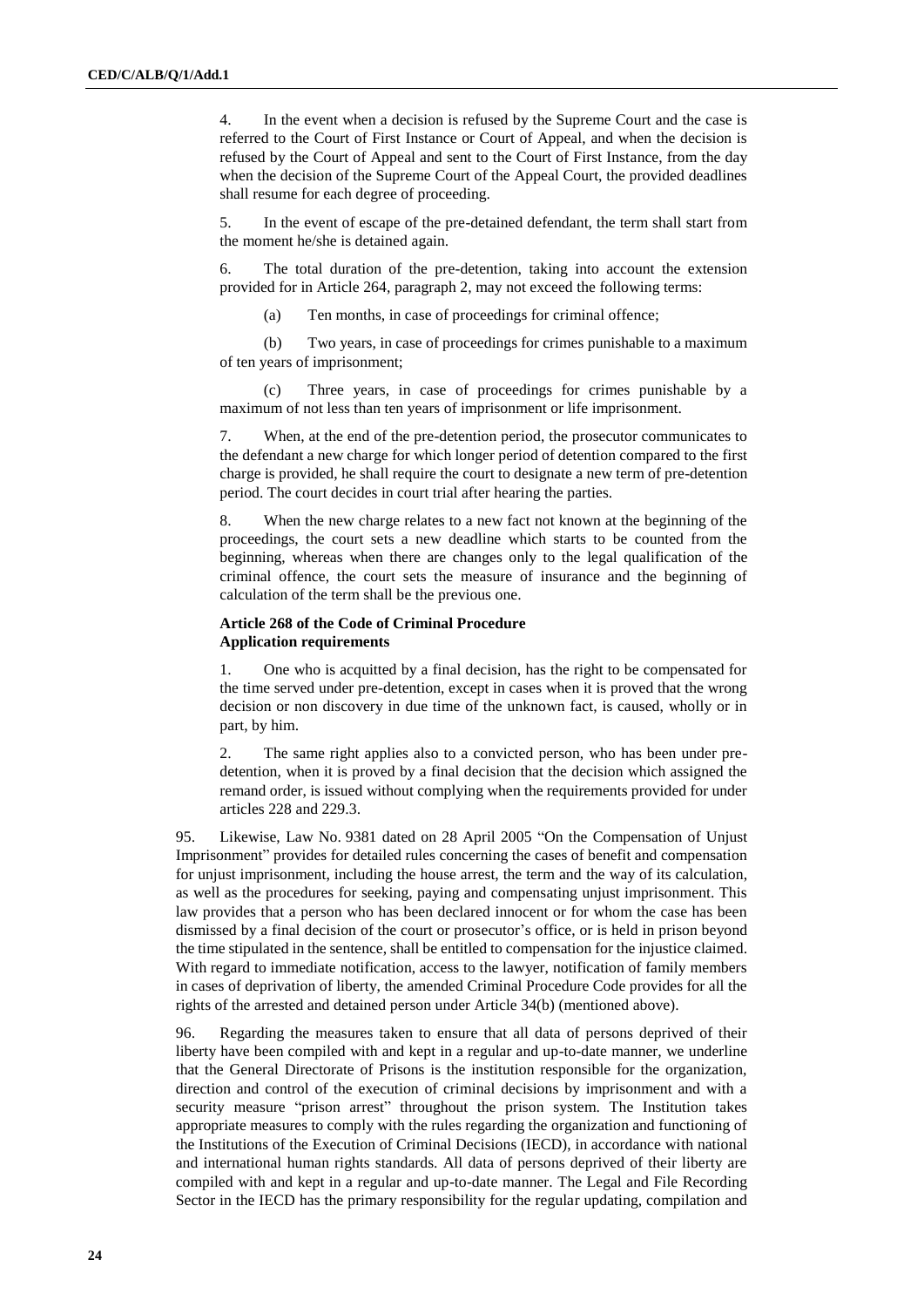maintenance of prisoner records, as well as their registration. Article 11 of the General Regulation of Prisons approved by Decision of the Council of Ministers No. 437 dated 20.05.2015, stipulates that with the appearance of the pre-detainees or detainees in the IECD, the respective employees shall verify the identity and accuracy of his documentation. When the identity and documentation is correct, the minutes of the reception of the pre-detainee or detainee is drafted, together with accompanying documents and personal belongings. The record shall indicate the date and time of receipt. In those cases where there is ground to suspect about the identity of pre-detainee or detainee, or in case there are discrepancies in the documentation, the judicial police officer and the prosecutor who has ordered the execution of the final criminal decision are immediately notified. The staff of the institution in charge shall register the pre-detainee or the detainees in the basic register. Article 17 of the General Regulation of Prisons provides for the establishment of the Preliminary Register of Prisoners and Pre-detainees, which include the elements provided for in Article 17 (3) of the Convention. Each pre-detainee or detainee is registered in the basic register of the predetainees or detainees in each IECD, including the following data:

- Complete information on the identity of the pre-detainee or detainee (name, fatherhood, surname, date of birth, place of birth, residence, relatives with whom he can communicate, etc.);
- Information regarding the criminal offence (the criminal offence committed, punishment, court that issued the decision, number and date of the decision, date of the arrest, place of arrest, date and order of the prosecutor for the execution of the decision, any subsequent decision that changes the previous decision or brings consequences to its execution, any amnesty, forgiveness, etc.);
- Date, time of acceptance and release. In case of death of the pre-detainee or detainee, the date, the place and time of death, the cause of death, copy of the death certificate and the person or authority to whom the body is delivered shall be registered in the basic register of the pre-detained or convicted person.

97. Pursuant to the General Regulation of Prisons, the following registers are opened: (a) the basic register of detainees; (b) The basic register of pre-detainees; (c) Personal file of the prisoner; (d) Psycho-social file; (e) Health-care file; (f) Register of Claims-Complaints; (g) Register of disciplinary measures; (h) Register of release of the person in custody; (i) Register of prisoners' permits; (j) Register of serious events; (k) Register of reduction of conviction; (l) Register of medical visits; (m) 24 hour activity register; (n) Employment Register.

98. During this period, no cases of non-registration of persons deprived of their liberty in the basic registers of prisoners. Inspections are carried out by the General Directorate for the verification of the completion of the legal files of prisoners.

99. With regards to information on any domestic law providing restrictions on access to information for persons deprived of their liberty, as well as the nature and duration of such restrictions and mechanisms of appeal against refusal to provide information on persons deprived of their liberty and provision of information in due time following consultation with the legal framework, we observe that the treatment of personal data in the prison system is carried out according to the provisions of Law No. 9887, dated 10.03.2008 "On the protection of personal data". The new General Regulation of Prisons adopted in 2015 aimed to improve the rights of detainees and pre-detainees in terms of guaranteeing the protection, preservation and security of personal data. Article 18 of the General Regulation of Prisons provides that the staff of the General Directorate of Prisons and IECDs shall apply the applicable legislation on the protection of personal data, including the decisions or instructions of the Commissioner for the Protection of Personal Data, in order to achieve an adequate security level when processing personal data of the detainees or pre-detainees through the use of work tools. The act or omission, contrary to this provision, constitutes a disciplinary offence and is punishable under the applicable legislation governing the employment relationship of the staff. Article 19 of the General Regulation of Prisons provides that personal data concerning detainees and-pre-detainees should be administered in accordance with legal requirements and may notified by the Minister of Justice, the General Director of Prisons, the Director of Police, the Director the IECD, persons in charge for the security, and any other authority in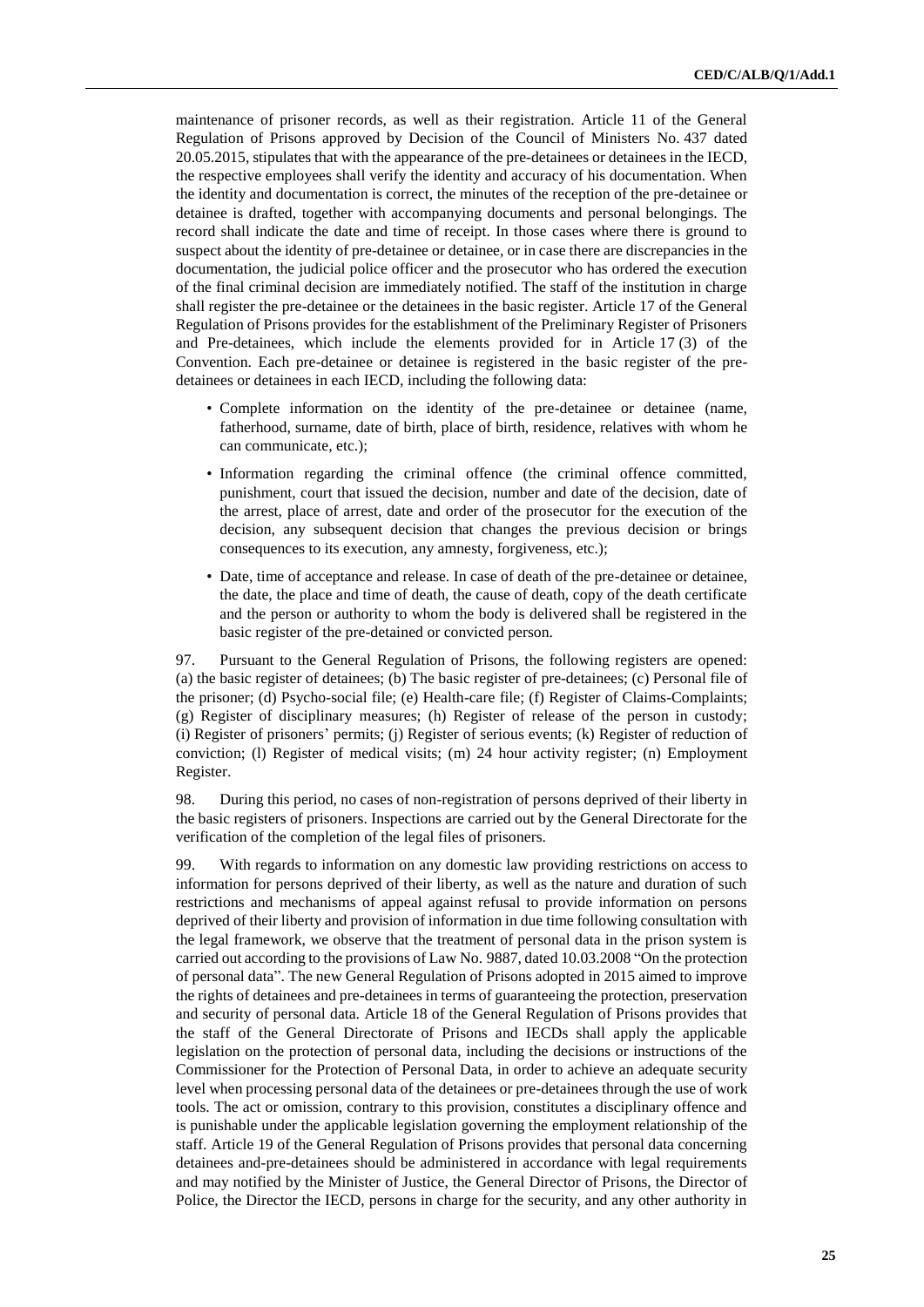accordance with the legislation in force or by persons authorized by them. Persons who, during the exercise of their functions, are informed on personal data, shall be obliged to retain and not disclose this information upon termination of office. These data may be issued only in cases provided for by law. Personal data for each convicted person is administered in certified and approved registers. The detainees or pre-detainees or a person authorized by him/her, may request the Director of the IECD to be informed on his or her personal data, by informing the Director on the cause and type of information needed. The Director of the IECD shall ensure that the information provided does not relate to any other pre-detainee or detainees. If the information is required by a third person, the prior written consent of the pre-detainee or detainee should be obtained, unless otherwise provided by the legal provisions in force. For the witnesses and collaborators of justice, the applicable legislation applies to the administration of their personal data. The pre-detainees and detainees shall be entitled to submit requests and make complaints about law enforcement and internal rules. Articles 49 and 50 of Law No. 8328, dated on 16.4.1998 "On the Rights and Treatment of Pre-Detainees and Detainees", as amended, provides for the right to submit written or verbal notifications or complaints to the staff of the institution, the General Directorate of Prisons, the Minister of Justice, the People's Advocate, international organizations, local and foreign NGOs, the court of the country of execution of the criminal decision, the prosecutor at the judicial district court, and other persons visiting the institution, according to Article 43 this law. After being registered in a separate register, the claims or complaints are submitted to the director of the institution, who charges the relevant employee for providing solution and reply to the pre-detainees and detainees. Each institution maintains and updates the register of requests or complaints of detainees and pre-detainees, in written and electronic form. The format and contents of the registry, as well as the procedure of reply, are set out in the General Regulation of Prisons. The competent authorities shall review the complaints and requests as soon as possible, but no later than 1 month after their submission, except when there are special deadlines with special provisions. The prisoner has the right to complain to the highest instances of the prison system and, when this complaint is not resolved in an administrative way or against a rendered decision, the prisoner may address the district court where the institution is located.

100. Law No. 119/2014 "On the Right to Information" provides for some sanctions for public state institutions in the case of refusal to provide information without justified arguments. The Republic of Albania has ratified a number of international acts to ensure the prohibition of torture, punishment or other cruel, inhuman or degrading treatment, such as. Law No. 9453, dated 15.12.2005 "On the ratification of Protocol No. 14 of the Convention for the Protection of Human Rights and Fundamental Freedoms"; Law No. 9094, dated 03.07.2003 "On the ratification of the Optional Protocol to the Convention against Torture and Other Cruel, Inhuman or Degrading Treatment or Punishment". Also, a number of legislative, administrative and judicial measures are in place to guarantee the prohibition of torture, punishment or other cruel, inhuman or degrading treatment, as provided for in the Constitution of the Republic of Albania (Article 15, Article 18, Article 25, Article 26, Article 27, Article 28, Article 43, Article 48). Article 5 of the Code of Criminal Procedure of the Republic of Albania stipulates: "No one may be subjected to torture or humiliating punishment or treatment." Pursuant to law No. 9397, dated 12.05.2005 "On the internal control service in the prison system", as amended, the internal control service in prisons was established and is operational. Law No. 8331/1998 "On the Execution of Criminal Decisions", as amended, provides for the conduct of the Prosecutor's control, inter alia, through the request of direct information and verifications on the verification of cases and complaints for denigrating treatment. The People's Advocate Institution governed by the principles of impartiality, confidentiality, professionalism and independence, exercises its activity in the protection of human rights and freedoms provided for in constitutional provisions and laws and is entitled to make recommendations and to propose measures in case of violation of human rights and freedoms by public administration.

101. Regarding the mechanisms to prevent unlawful deprivation of freedom, the Criminal Procedure Code provides that a person's freedom may be limited to security measures only in the cases and in the ways provided for by law. Title V of the Criminal Code regarding the imposition of security measures provides for the right of the person to be informed of any decision taken against him and the right to appeal.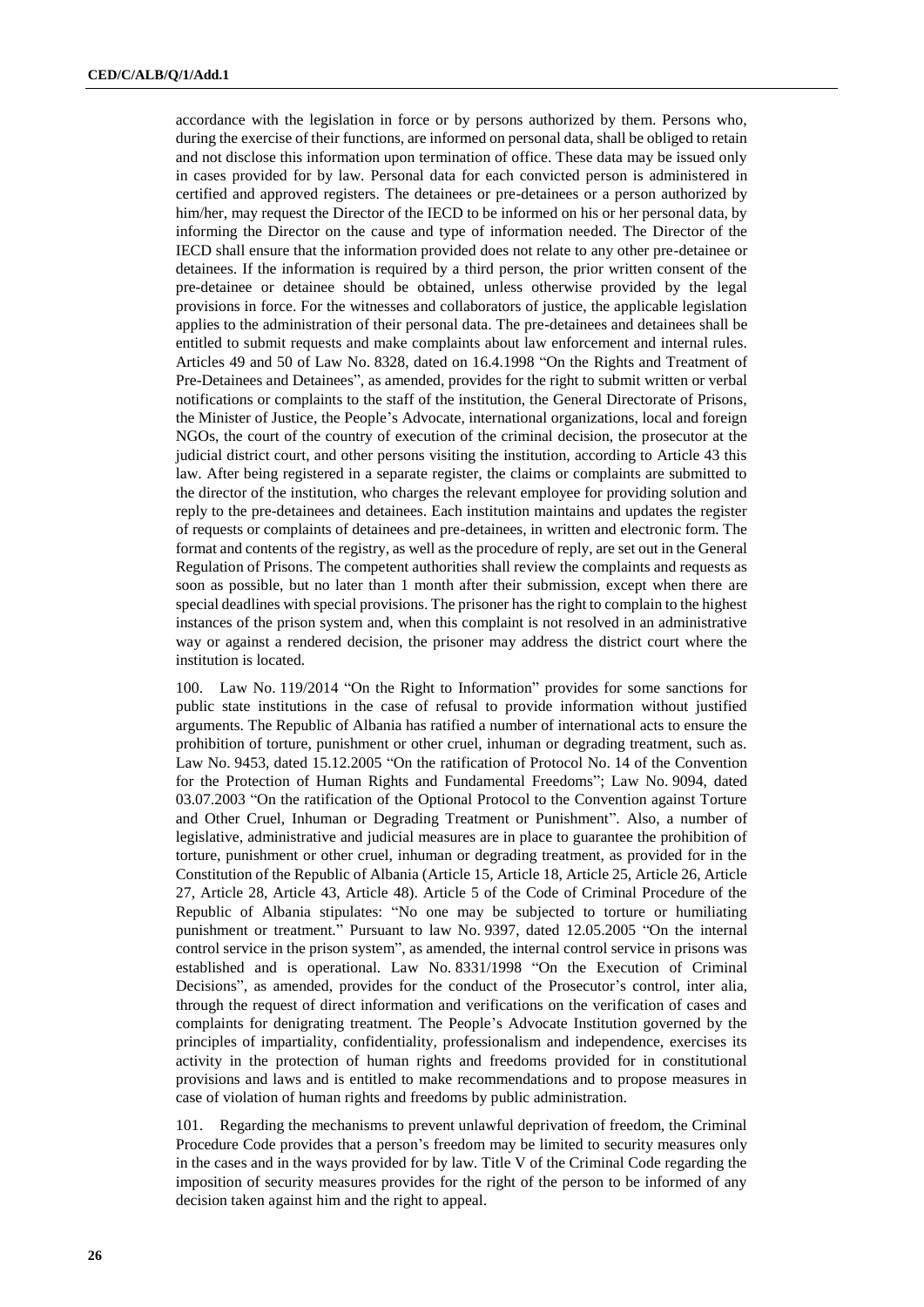102. As regards to the trainings on the provisions of the Convention, we are informed that the General Directorate of Prisons is conducting multidisciplinary staff training, including issues of legal enforcement aspects in the IECD.

103. Acknowledging the importance of this process, in view of the statistics generated on the number of individual requests submitted by the applicants, based on their subject and as legalised and addressed during the meetings of the Authority, we find it reasonable to follow the following procedures for the possibility to identify the place where these persons have disappeared, or of persons who have been killed by persecutors of the dictatorial regime, persons whose grave is not yet known, although it is not included as a priority in the AIFSDD, as provided for by law. For this purpose, AIFSDD considers the inclusion in this process because, due to a considerable number of requests (21 cases), individuals, in addition to being informed on the files compiled which relate to their relatives, are interested and seek clarification of the destiny of the disappeared and persons dead in prisons, as well as persons shot with and without trial during the communist regime. AIFSDD has paid special attention to every case in addressing the files and documentation under review. Likewise, communications with individuals, families of the missing persons have been carried out, such as the activity held at the Tepelena Camp Memorial on 30 August 2017, on the International Day of the Missing Persons. On the progress of the Authority and the steps taken to shed light on the files of the former State Security, we would like to inform you that: Law No. 45/2015 provides for the exercise of the right of everyone interested in informing the former State Security documents through a democratic and transparent process, protecting the personality of the individual, as well as the unity of national reconciliation, for the former Security Documents of the State of the Ministry of Internal Affairs of the People's Socialist Republic of Albania, for the period 29 November 1944 until the day of the creation of the National Intelligence Service, dated on July 2, 1991, which are available from all archives of the archive network of the Republic of Albania. In accomplishing the above purpose, AIFSDD adheres to:

- Correct and full implementation of constitutional and legal norms in the organization and administration of this process;
- The expansion and consolidation of a new culture for all types of researchers, including civic education activities;
- Capacity building and human resources performance within this directorate, through qualitative, professional and periodic training;
- Increase control and transparency of the process at all stages where it passes.

#### **Recommendation V: Measures for Compensation and Protection of Children against Violent Disappearances (Articles 24 and 25)**

104. Related to the victim's right to be informed about the conduct of the investigation, the results of the investigation in accordance with Article 24(2) of the Convention, the Code of Criminal Procedure (Article 58) provides that the victim of a criminal offence has the right:

(d) To request at any time, information on the state of the proceedings and to be acquainted with the acts of the evidence, without prejudice to the principle of investigative secrecy;

(f) To request evidence, and to file further requests before the proceeding authority;

(g) To be informed about the arrest of the accused and his release, under the conditions set forth herein;

(h) To be notified of the non-initiation of the proceedings, the dismissal of the case, the commencement and conclusion of the trial;

(i) To file an appeal in court against the decision of the prosecutor to stop the proceedings from starting and against the decision of the prosecutor or the judge of the preliminary hearing session to cease the charge or the case.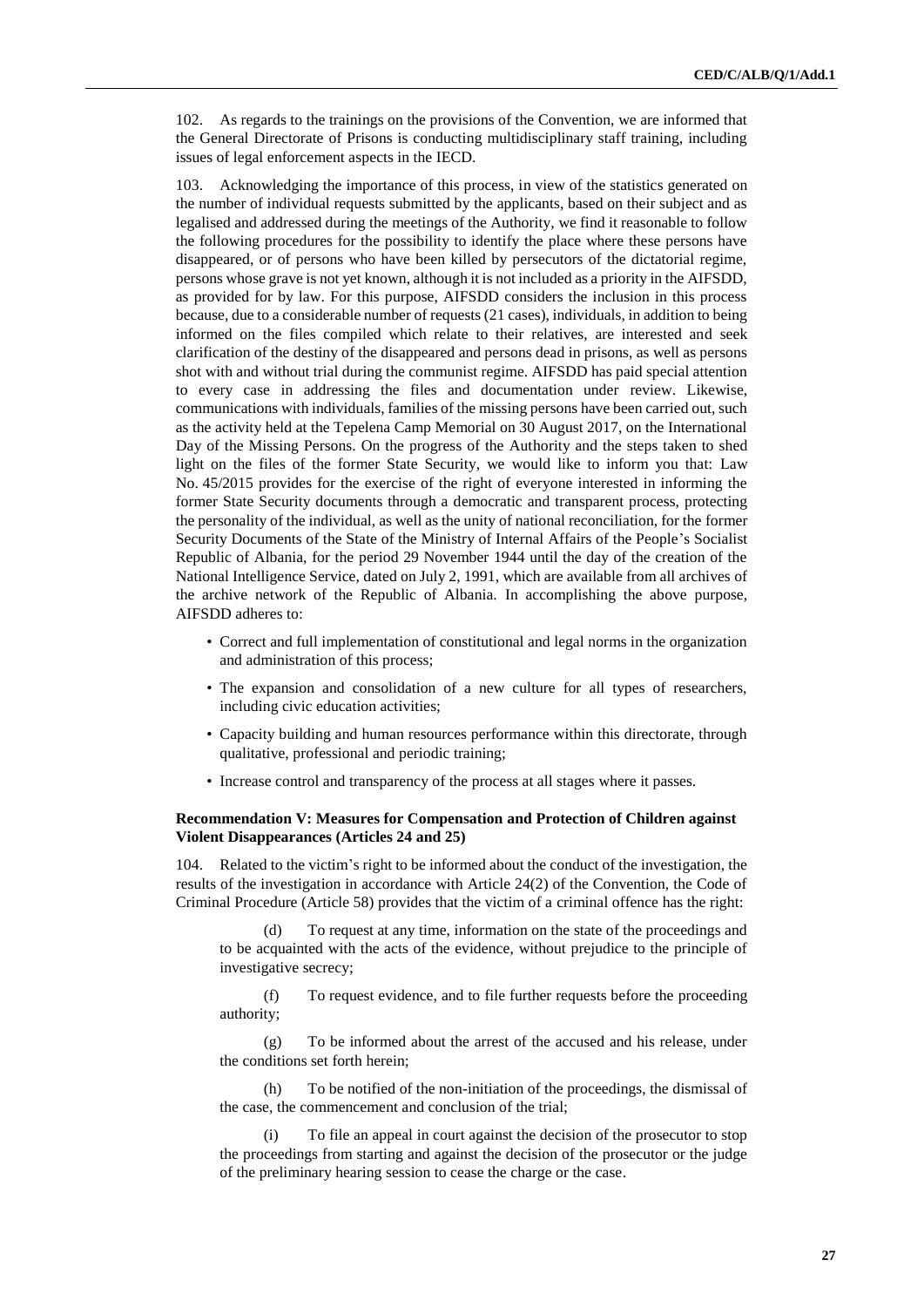105. Related to the victim's right to receive compensation, Article 58 of the Criminal Procedure Code provides that the victim of a criminal offence has the right to:

(j) Request compensation of the damage and be accepted as a civil claimant in the criminal process;

(k) Be excluded, under conditions determined by law, from the payment of any expenses for obtaining acts and court fees for filing a lawsuit related to the status of the victim of the offence. Paragraph 4 of this Article provides that the heirs of the victim have the rights provided for in paragraphs (a), (e), (e), (f), (g) and (j) of paragraph 1 of this article. If the heir of the victim is a minor, he/she is represented by the legal custodian.

106. Related to the right to receive compensation, the Criminal Procedure Code provides:

### **Article 268 Terms of implementation**

1. One who is acquitted by a final decision, has the right to be compensated for the time served under pre-detention, except in cases when it is proved that the wrong decision or non discovery in due time of the unknown fact, is caused, wholly or in part, by him.

2. The same right applies also to a convicted person, who has been under predetention, when it is proved by a final decision that the decision which assigned the remand order, is issued without complying when the requirements provided for under articles 228 and 229.

107. Also, Law No. 9381, dated 28 April 2005 "On compensation for unjust imprisonment", provides detailed rules regarding benefit and compensation cases for unjust imprisonment, including house arrest and the extent and manner of its calculation, such as and procedures for seeking, paying and compensating for unjust imprisonment. This law provides that the person who has been declared innocent or for whom the case has been terminated by a final court decision or the prosecutor or is held in prison beyond the time limit set in the sentence, enjoys the right to compensation for imprisonment suffered.

108. The provision of the last paragraph of Article 109/c of the Criminal Code is in full compliance with the provision of Article 25(a) of the Convention relating to the measures necessary to prevent and punish children under the age of enforced disappearance or children, whose father, mother or legal representative has been subjected to enforced disappearance or to children born during slavery subject to enforced disappearance. In accordance with domestic legislation and international acts, the highest interest of a minor prevails in every case. Also, Law No. 9695, dated 19.03.2007 "On the Adoption Procedures and the Albanian Adoption Committee" stipulates that the Adoption Committee has the duty to take the necessary measures to avoid the failure of adoptions, unfair benefits and any kind of activity, aimed at child trafficking.

109. The State Agency for the Rights and Protection of the Child is a central institution, depended to the Ministry of Health and Social Protection, which is responsible for coordinating and organizing the integrated child protection system, including the implementation of interventions and the taking of measures to prevent and protect the child from abuse, neglect, mistreatment and violence. The Law No. 18/2017 "On the Rights and Protection of the Child" entered into force on 09.06.2017, which was adopted in parliament on February 23, 2017. The law aims to fulfil the constitutional obligation to guarantee the right of children, for special protection from the state. The goal is to establish an effective child protection system based on a strong cross-sectorial cooperation and strengthen the system's responsibility to the prevention and protection of children from all forms of violence.

110. Law No. 18/2017 "On the Rights and Protection of Children" does not provide for procedures, terms for compensation and protection of children against enforced disappearance but provides for protection measures that can be applied to Child Protection Officers when they find out cases of children who are in a risk situation due to violence, abuse, neglect or exploitation. A child who may have been subject to enforced disappearance can guarantee the protection provided by the law, be treated by the relevant structures, and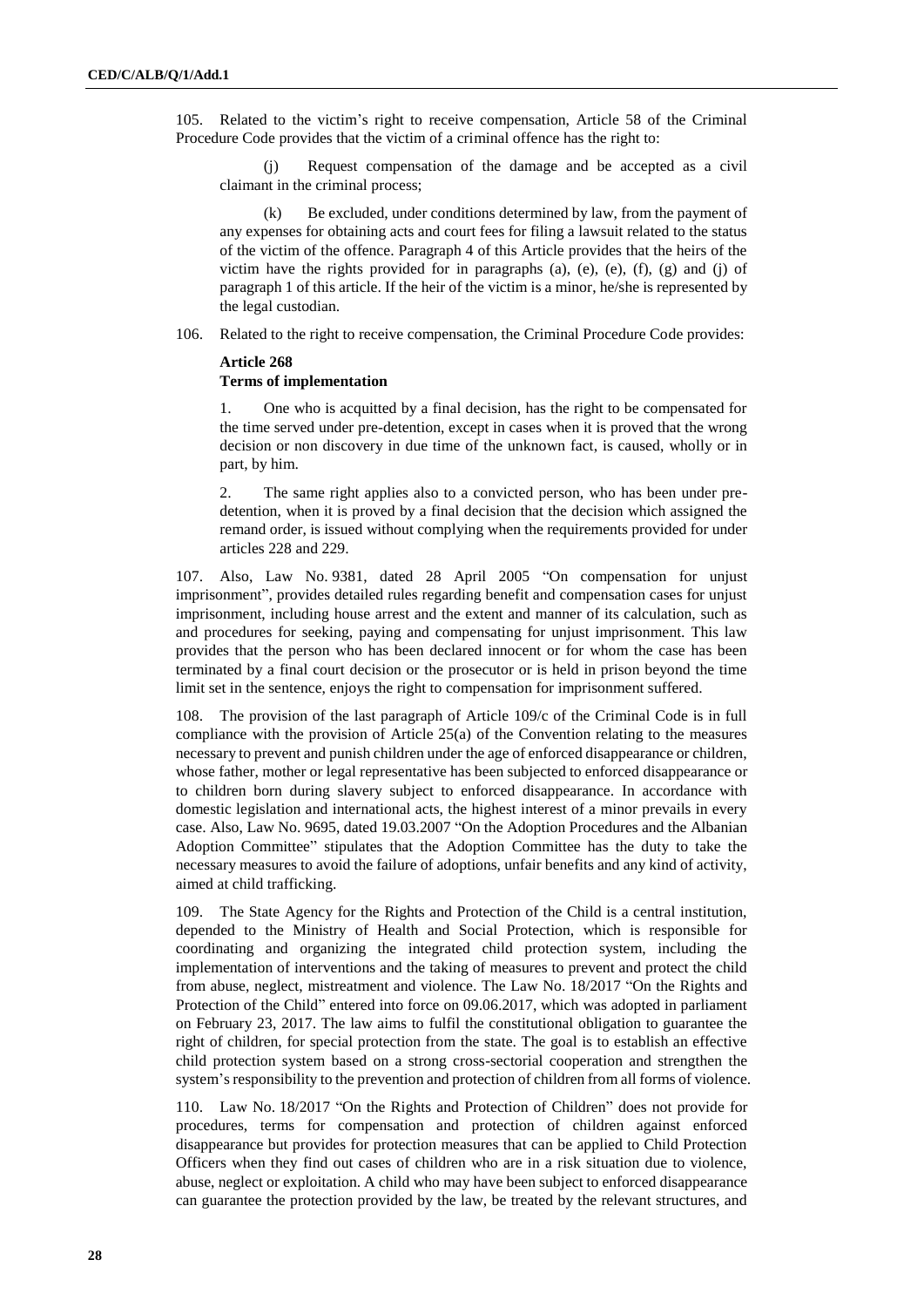benefit from the services, interventions and, if necessary, protection measures may be applied to it. The first part of the law deals with the rights of the child and the scope of its implementation.

111. Law No. 18/2017 applies to:

(a) A child of Albanian citizenship, without citizenship or with foreign citizenship, located within the territory of the Republic of Albania;

(b) A child of Albanian citizenship, located outside the territory of the Republic of Albania.

112. The rights provided for in this Law relating to the provisions of Articles 24 and 25 of the Convention on the ratification of the UN International Convention "On the Protection of All Persons from Enforced Disappearance" are as follows:

(a) Article 9 of the law provides for the right of the child to remain with the parents. A child separated by one or both parents has the right to ask for detailed information about the place where the parent or family member is located, when they are detained, arrested, detained, exiled, expelled or when they have died, for any reason, unless the disclosure of this information harms his / her well-being. Parents and other family members have the right to ask for information about a child's residence, which has been separated from parents due to detention, imprisonment, removal from the place of residence or death during the deprivation of liberty, unless such a thing damages the child's well-being. In the event of failure to provide information, the parent or other family members have the right to address the court, which decides whether the non-disclosure of the information is grounded;

(b) Article 8 of the law guarantees the right of a child to have a name, citizenship, to know the parents and to preserve the identity. Also, the child is guaranteed the right to identity, including the determination of the surname, acquisition of citizenship and recognition of family ties, in accordance with the legislation in force, without unlawful interference. If a child is unlawfully deprived of one or more elements of his or her identity, he or she will be provided with the appropriate assistance to restore him/her to identity, including ensuring the care of state institutions, to give him the opportunity to practice religion, culture and language of origin. The assistance includes finding of parents, finding relatives or relatives of a child, refugee and asilium seeker, for the purposes of family reunification, registration of any change of the child's identity, such as name, citizenship, parental rights;

(c) The child is guaranteed the right to family reunification (Article 10 of the law). The child has the right to seek to enter or leave the Republic of Albania for reasons of family reunion with his parents being treated with a positive, humane and rapid spirit and is refused only when there is reason to suspected that entry or departure is not in the best interest of the child. If parents are illegal immigrants in the Republic of Albania and the child has acquired Albanian citizenship, parents are allowed to stay in the Republic of Albania and not leave the country;

(d) The child is also granted the right to move from the place of residence or to ensure return to his / her country of origin (Article 11). Displacement of the child inside or outside the country is done by the agreement of both parents or, in the event of a dispute between them, by a court decision after the opinion or consent of the child informed of the general social, economic situation and services can be offered in the country of origin. The unaccompanied child of the parent or guardian has the right to return, as soon as possible. Return to the country of origin is only done if it is in the highest interest of the child by assessing the aspects related to the child's safety, its integration into the place where it will be returned, and its possibilities to preserve the identity, nationality, name and family ties, taking into account the child's opinion or consent, in accordance with his age and ability to understand. For cases involving unaccompanied children, the diplomatic service of the Republic of Albania abroad informs the ministry responsible for foreign affairs, whereas in cases involving children accompanied only by one parent and without the consent of the other parent, the Ministry of Justice is notified. These bodies take immediate measures to return the child to Albania, according to the rules of law No. 9446, dated 24.11.2005, "On the ratification of the Convention on Civil Aspects of International Child Abduction". The parent,